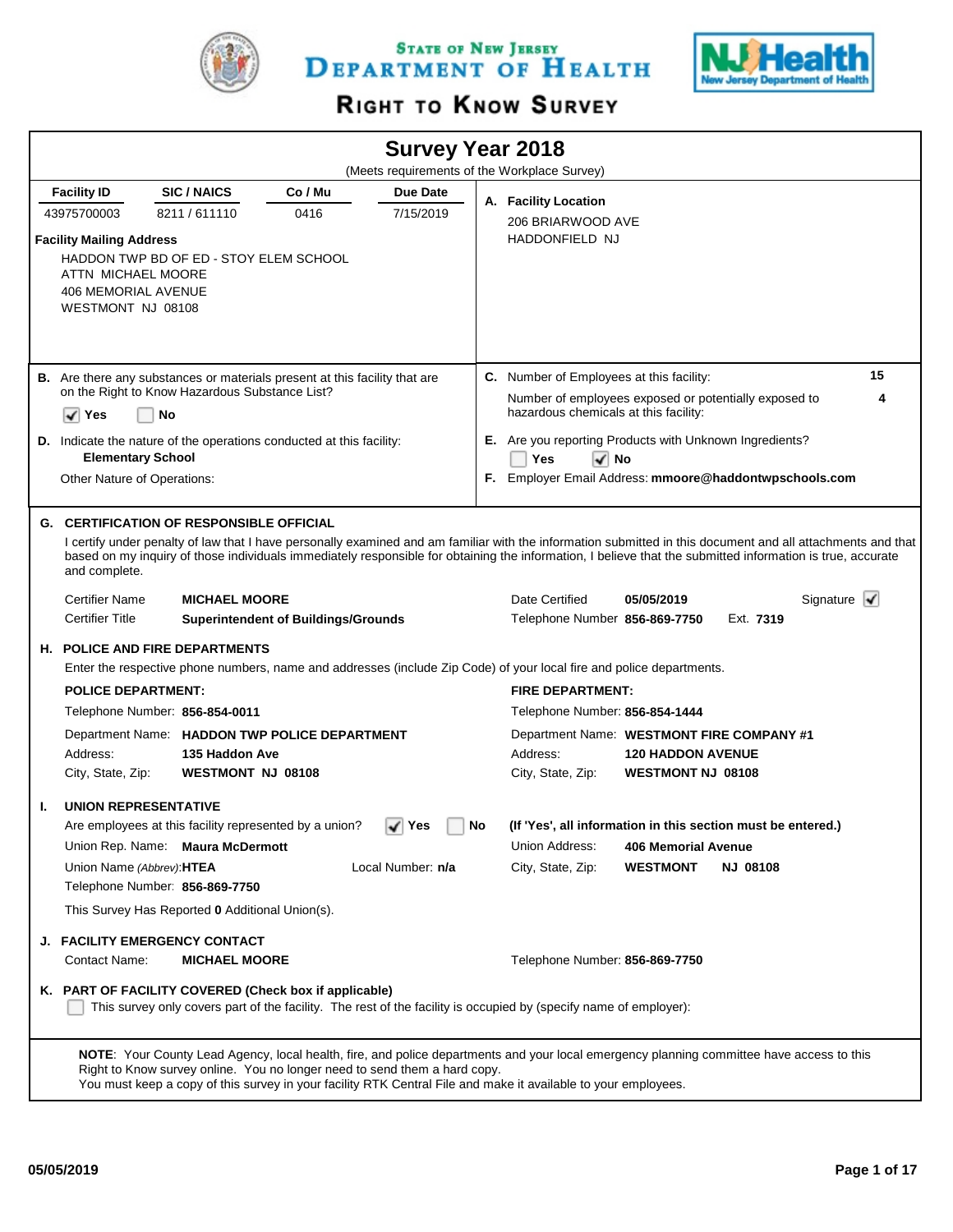|                                                           | <b>Product Name</b>      | <b>Manufacturer</b>                   | <b>Purpose</b>                      |                  | Location          |            | <b>Container</b>  | <b>Inventory</b> | <b>Units</b>                | <b>Employees</b><br><b>Exposed</b> |
|-----------------------------------------------------------|--------------------------|---------------------------------------|-------------------------------------|------------------|-------------------|------------|-------------------|------------------|-----------------------------|------------------------------------|
| <b>3M SPRAY MOUNT</b>                                     | <b>ARTIST'S ADHESIVE</b> | ЗM                                    | <b>Adhesives</b>                    | <b>ART</b>       |                   | Can        |                   | 1 to 9           | Pounds -<br>solids          | 4                                  |
| Sub No                                                    |                          | <b>Hazardous Chemical Name</b>        |                                     |                  | <b>CAS Number</b> |            | <b>DOT Number</b> | <b>Mixture</b>   |                             | <b>Special HH Code</b>             |
| 0006                                                      | <b>ACETONE</b>           |                                       |                                     |                  | 67-64-1           |            | 1090              | 25 to 49%        | F3                          |                                    |
| 1040                                                      | <b>ISOBUTANE</b>         |                                       |                                     |                  | 75-28-5           |            | 1969              | 25 to 49%        | F4                          |                                    |
| 1594                                                      | <b>PROPANE</b>           |                                       |                                     |                  | 74-98-6           |            | 1978              | 10 to 24%        | F4                          |                                    |
|                                                           | <b>Product Name</b>      | <b>Manufacturer</b>                   | <b>Purpose</b>                      |                  | Location          |            | <b>Container</b>  | Inventory        | <b>Units</b>                | <b>Employees</b><br><b>Exposed</b> |
| AIRLIFT AIR<br><b>FRESHENER.</b><br><b>AEROSOL</b>        |                          | <b>SPARTAN</b>                        | <b>Deodorizer</b>                   | <b>CUSTODIAL</b> |                   | Can        |                   | 10 to 99         | Pounds -<br>solids          | 4                                  |
| Sub No                                                    |                          | <b>Hazardous Chemical Name</b>        |                                     |                  | <b>CAS Number</b> |            | <b>DOT Number</b> | <b>Mixture</b>   |                             | <b>Special HH Code</b>             |
| 1118                                                      |                          | <b>LIQUEFIED PETROLEUM GAS</b>        |                                     |                  | 68476-85-7        |            | 1075              | 10 to 24%        | F4                          |                                    |
|                                                           | <b>Product Name</b>      | <b>Manufacturer</b>                   | <b>Purpose</b>                      |                  | Location          |            | <b>Container</b>  | Inventory        | <b>Units</b>                | <b>Employees</b><br><b>Exposed</b> |
| AJAX DISH LIQUID<br><b>W/BLEACH</b><br><b>ALTERNATIVE</b> |                          | <b>COLGATE PALMOLIVE</b>              | Cleaning<br><b>Products-General</b> | <b>KITCHEN</b>   |                   | (plastic)  | Bottles or jugs   | Less than 1      | <b>Gallons -</b><br>liquids | 4                                  |
| Sub No                                                    |                          | <b>Hazardous Chemical Name</b>        |                                     |                  | <b>CAS Number</b> |            | <b>DOT Number</b> | <b>Mixture</b>   |                             | <b>Special HH Code</b>             |
| 0844                                                      |                          | <b>ETHYL ALCOHOL</b>                  |                                     |                  | 64-17-5           |            | 1170              | 1 to 9%          |                             | CA,F3,MU,TE                        |
|                                                           | <b>Product Name</b>      | <b>Manufacturer</b>                   | <b>Purpose</b>                      |                  | Location          |            | <b>Container</b>  | Inventory        | <b>Units</b>                | <b>Employees</b><br><b>Exposed</b> |
|                                                           | AMACO MAGIC MUD AMACO    |                                       | <b>Art Products</b>                 | <b>ART</b>       |                   | <b>Box</b> |                   | 10 to 99         | Pounds -<br>solids          | 4                                  |
| Sub No                                                    |                          | <b>Hazardous Chemical Name</b>        |                                     |                  | <b>CAS Number</b> |            | <b>DOT Number</b> | <b>Mixture</b>   |                             | <b>Special HH Code</b>             |
| 1660                                                      |                          | SILICA, QUARTZ                        |                                     |                  | 14808-60-7        |            |                   | <b>Unknown</b>   | CA                          |                                    |
| 1773                                                      |                          | TALC (NOT CONTAINING ASBESTOS FIBERS) |                                     |                  | 14807-96-6        |            |                   | <b>Unknown</b>   |                             |                                    |
| 4016                                                      | <b>KAOLIN</b>            |                                       |                                     |                  | 1332-58-7         |            |                   | <b>Unknown</b>   |                             |                                    |
|                                                           | <b>Product Name</b>      | <b>Manufacturer</b>                   | <b>Purpose</b>                      |                  | Location          |            | <b>Container</b>  | Inventory        | <b>Units</b>                | <b>Employees</b><br><b>Exposed</b> |
| <b>AMACO RUB N</b><br><b>BUFF</b>                         |                          | <b>AMACO</b>                          | <b>Art Products</b>                 | <b>ART</b>       |                   | Other      |                   | Less than 1      | Gallons -<br>liquids        | 4                                  |
| Sub No                                                    |                          | <b>Hazardous Chemical Name</b>        |                                     |                  | <b>CAS Number</b> |            | <b>DOT Number</b> | <b>Mixture</b>   |                             | <b>Special HH Code</b>             |
| 0528                                                      | <b>COPPER</b>            |                                       |                                     |                  | 7440-50-8         |            | 3077              | <b>Unknown</b>   |                             |                                    |
| 2014                                                      |                          |                                       |                                     |                  |                   |            |                   |                  |                             |                                    |
|                                                           | <b>XYLENES</b>           |                                       |                                     |                  | 1330-20-7         |            | 1307              | <b>Unknown</b>   | F <sub>3</sub>              |                                    |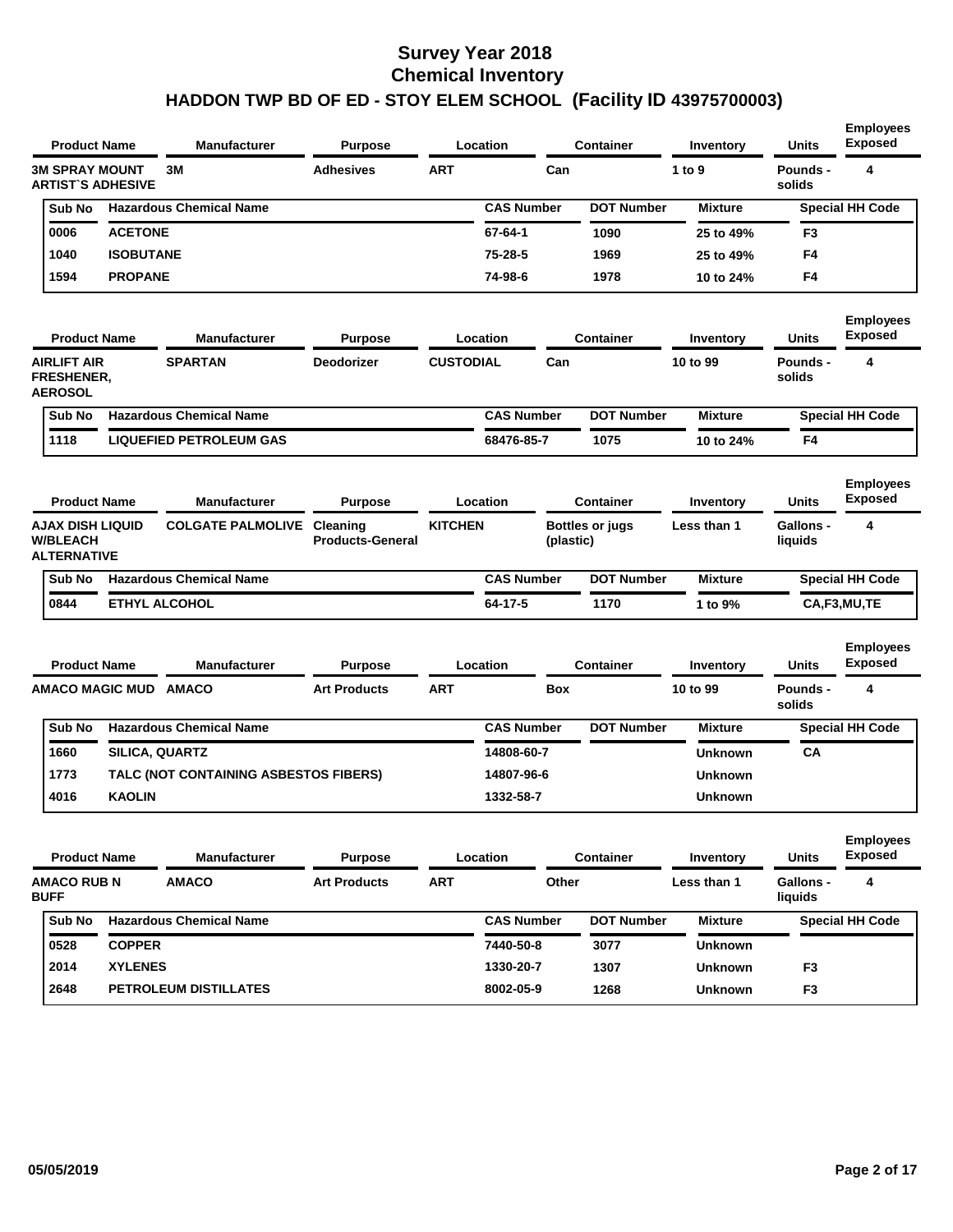| <b>Product Name</b>                                          |                   | <b>Manufacturer</b>                   | <b>Purpose</b>      | Location         |                   |            | <b>Container</b>  | Inventory      | Units                       | <b>Employees</b><br><b>Exposed</b> |
|--------------------------------------------------------------|-------------------|---------------------------------------|---------------------|------------------|-------------------|------------|-------------------|----------------|-----------------------------|------------------------------------|
| <b>AMACO</b><br><b>STONEWARE BODY</b><br><b>WITH GROG 48</b> |                   | <b>AMACO</b>                          | <b>Art Products</b> | <b>ART ROOM</b>  |                   | Box        |                   | 100 to 499     | Pounds -<br>solids          | 4                                  |
| Sub No                                                       |                   | <b>Hazardous Chemical Name</b>        |                     |                  | <b>CAS Number</b> |            | <b>DOT Number</b> | <b>Mixture</b> |                             | <b>Special HH Code</b>             |
| 1660                                                         |                   | SILICA, QUARTZ                        |                     |                  | 14808-60-7        |            |                   | <b>Unknown</b> | CА                          |                                    |
| 1773                                                         |                   | TALC (NOT CONTAINING ASBESTOS FIBERS) |                     |                  | 14807-96-6        |            |                   | <b>Unknown</b> |                             |                                    |
| 4016                                                         | <b>KAOLIN</b>     |                                       |                     |                  | 1332-58-7         |            |                   | <b>Unknown</b> |                             |                                    |
| <b>Product Name</b>                                          |                   | <b>Manufacturer</b>                   | <b>Purpose</b>      | Location         |                   |            | <b>Container</b>  | Inventory      | <b>Units</b>                | <b>Employees</b><br><b>Exposed</b> |
| <b>AMACO WHITE ART</b><br><b>CLAY 25</b>                     |                   | <b>AMACO</b>                          | <b>Art Products</b> | <b>ART ROOM</b>  |                   | <b>Box</b> |                   | 100 to 499     | Pounds -<br>solids          | 4                                  |
| Sub No                                                       |                   | <b>Hazardous Chemical Name</b>        |                     |                  | <b>CAS Number</b> |            | <b>DOT Number</b> | <b>Mixture</b> |                             | <b>Special HH Code</b>             |
| 1660                                                         |                   | SILICA, QUARTZ                        |                     |                  | 14808-60-7        |            |                   | <b>Unknown</b> | CA                          |                                    |
| 1773                                                         |                   | TALC (NOT CONTAINING ASBESTOS FIBERS) |                     |                  | 14807-96-6        |            |                   | <b>Unknown</b> |                             |                                    |
| 4016                                                         | <b>KAOLIN</b>     |                                       |                     |                  | 1332-58-7         |            |                   | <b>Unknown</b> |                             |                                    |
| <b>Product Name</b>                                          |                   | <b>Manufacturer</b>                   | <b>Purpose</b>      | Location         |                   |            | <b>Container</b>  | Inventory      | Units                       | <b>Employees</b><br><b>Exposed</b> |
| <b>ARSENAL</b><br><b>HARMONY AIR</b><br><b>FRESHENER</b>     |                   | <b>HILLYARD</b>                       | <b>Deodorizer</b>   | <b>CUSTODIAL</b> |                   | (plastic)  | Bottles or jugs   | Less than 1    | <b>Gallons -</b><br>liquids | 4                                  |
| Sub No                                                       |                   | <b>Hazardous Chemical Name</b>        |                     |                  | <b>CAS Number</b> |            | <b>DOT Number</b> | <b>Mixture</b> |                             | <b>Special HH Code</b>             |
| 1076                                                         |                   | <b>ISOPROPYL ALCOHOL</b>              |                     |                  | 67-63-0           |            | 1219              | 1 to 9%        | F <sub>3</sub>              |                                    |
| <b>Product Name</b>                                          |                   | <b>Manufacturer</b>                   | <b>Purpose</b>      | Location         |                   |            | <b>Container</b>  | Inventory      | Units                       | <b>Employees</b><br><b>Exposed</b> |
| <b>ART GLAZES</b>                                            |                   | <b>ASSORTED</b>                       | <b>Art Products</b> | ART              |                   | (plastic)  | Bottles or jugs   | 1 to 9         | Gallons -<br>liquids        | 4                                  |
| Sub No                                                       |                   | <b>Hazardous Chemical Name</b>        |                     |                  | <b>CAS Number</b> |            | <b>DOT Number</b> | <b>Mixture</b> |                             | <b>Special HH Code</b>             |
| 0325                                                         |                   | <b>CALCIUM OXIDE</b>                  |                     |                  | 1305-78-8         |            | 1910              | <b>Unknown</b> | CO                          |                                    |
| 1648                                                         | <b>SELENIUM</b>   |                                       |                     |                  | 7782-49-2         |            | 2658              | Unknown        |                             |                                    |
| 1660                                                         |                   | SILICA, QUARTZ                        |                     |                  | 14808-60-7        |            |                   | <b>Unknown</b> | CA                          |                                    |
| 1861                                                         |                   | <b>TITANIUM DIOXIDE</b>               |                     |                  | 13463-67-7        |            |                   | <b>Unknown</b> |                             |                                    |
| 2037                                                         | <b>ZINC OXIDE</b> |                                       |                     |                  | 1314-13-2         |            | 3077              | <b>Unknown</b> |                             |                                    |
| 2047                                                         | <b>ZIRCONIUM</b>  |                                       |                     |                  | 7440-67-7         |            | 2008              | <b>Unknown</b> | F4                          |                                    |
| 2891                                                         |                   | <b>ALUMINUM OXIDE</b>                 |                     |                  | 1344-28-1         |            |                   | <b>Unknown</b> |                             |                                    |
| 3595                                                         |                   | <b>PROPYLENE GLYCOL</b>               |                     |                  | $57 - 55 - 6$     |            |                   | <b>Unknown</b> |                             |                                    |
| 4016                                                         | <b>KAOLIN</b>     |                                       |                     |                  | 1332-58-7         |            |                   | <b>Unknown</b> |                             |                                    |
| 4123                                                         | TIN (IV) OXIDE    |                                       |                     |                  | 18282-10-5        |            |                   | <b>Unknown</b> |                             |                                    |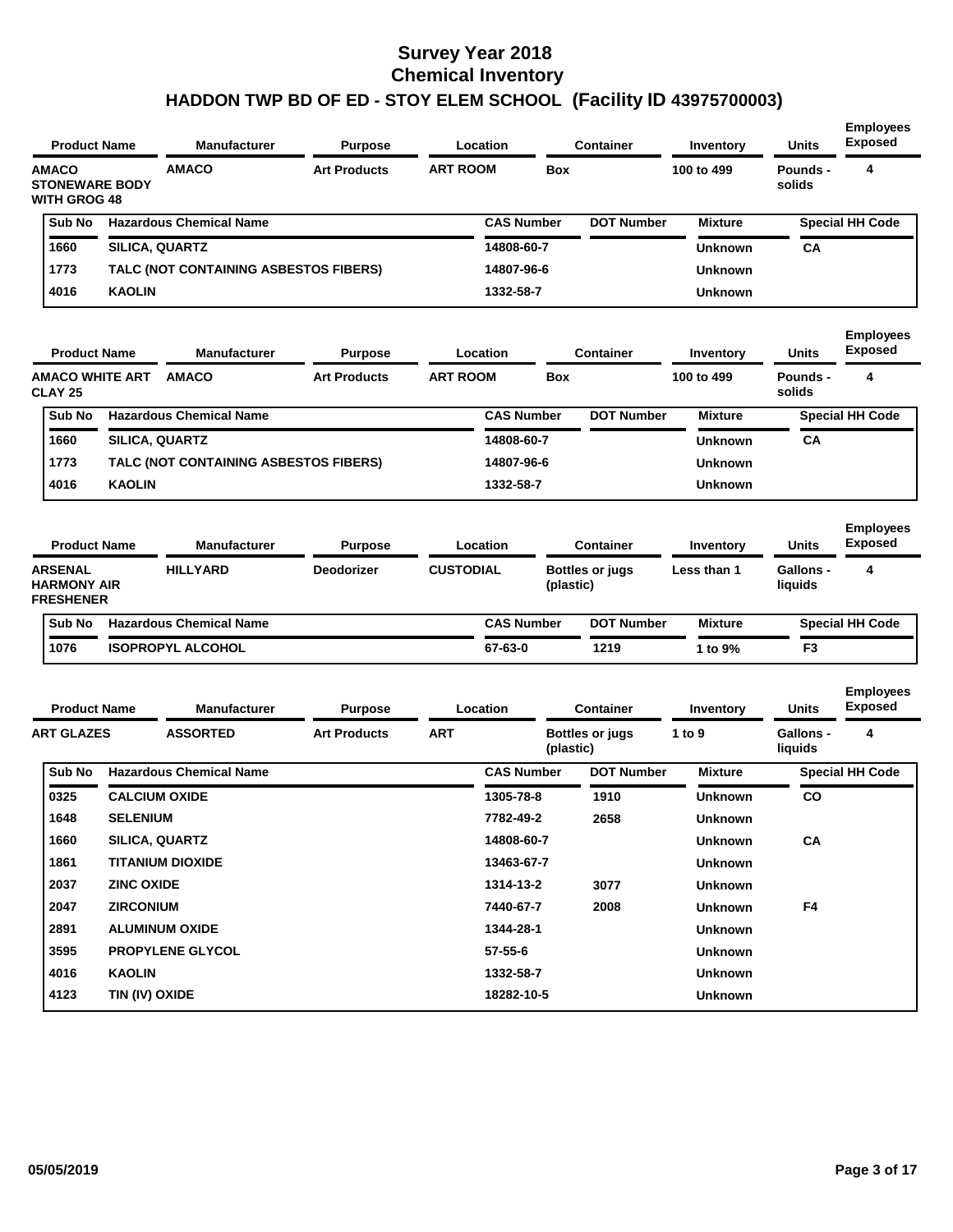| <b>Product Name</b>                         | <b>Manufacturer</b>            | <b>Purpose</b>                 |                    | Location          |           | <b>Container</b>       | Inventory      | <b>Units</b>         | <b>Employees</b><br><b>Exposed</b> |
|---------------------------------------------|--------------------------------|--------------------------------|--------------------|-------------------|-----------|------------------------|----------------|----------------------|------------------------------------|
| <b>AVANT ORIG. HAND</b><br><b>SANITIZER</b> | <b>B4 BRANDS</b>               | Medical<br><b>Disinfectant</b> | <b>THRU SCHOOL</b> |                   | (plastic) | <b>Bottles or jugs</b> | 1 to 9         | Gallons -<br>liquids | 4                                  |
| Sub No                                      | <b>Hazardous Chemical Name</b> |                                |                    | <b>CAS Number</b> |           | <b>DOT Number</b>      | <b>Mixture</b> |                      | <b>Special HH Code</b>             |
| 0844                                        | <b>ETHYL ALCOHOL</b>           |                                |                    | 64-17-5           |           | 1170                   | 60 to 69%      |                      | CA,F3,MU,TE                        |

| <b>Product Name</b>                      |                | <b>Manufacturer</b>                 | <b>Purpose</b>   |            | Location          | <b>Container</b>  | Inventory      | <b>Units</b>       | <b>Employees</b><br><b>Exposed</b> |
|------------------------------------------|----------------|-------------------------------------|------------------|------------|-------------------|-------------------|----------------|--------------------|------------------------------------|
| <b>BLAIR NO ODOR</b><br><b>SPRAY FIX</b> |                | <b>BLAIR ART</b><br><b>PRODUCTS</b> | <b>Adhesives</b> | <b>ART</b> | Can               |                   | Less than 1    | Pounds -<br>solids | 4                                  |
| Sub No                                   |                | <b>Hazardous Chemical Name</b>      |                  |            | <b>CAS Number</b> | <b>DOT Number</b> | <b>Mixture</b> |                    | <b>Special HH Code</b>             |
| 0273                                     | <b>BUTANE</b>  |                                     |                  |            | 106-97-8          | 1011              | 1 to 9%        | F4                 |                                    |
| 0841                                     |                | <b>ETHYL ACETATE</b>                |                  |            | 141-78-6          | 1173              | 1 to 9%        | F <sub>3</sub>     |                                    |
| 0844                                     |                | <b>ETHYL ALCOHOL</b>                |                  |            | 64-17-5           | 1170              | 60 to 69%      |                    | CA,F3,MU,TE                        |
| 1594                                     | <b>PROPANE</b> |                                     |                  |            | 74-98-6           | 1978              | 10 to 24%      | F <sub>4</sub>     |                                    |

| <b>Product Name</b>                        |                | <b>Manufacturer</b>                 | <b>Purpose</b>   |            | Location          | <b>Container</b>  | Inventory      | <b>Units</b>       | <b>Employees</b><br><b>Exposed</b> |
|--------------------------------------------|----------------|-------------------------------------|------------------|------------|-------------------|-------------------|----------------|--------------------|------------------------------------|
| <b>BLAIR SPRAY FIX</b><br><b>MATTE 100</b> |                | <b>BLAIR ART</b><br><b>PRODUCTS</b> | <b>Adhesives</b> | <b>ART</b> | Can               |                   | Less than 1    | Pounds -<br>solids | 4                                  |
| Sub No                                     |                | <b>Hazardous Chemical Name</b>      |                  |            | <b>CAS Number</b> | <b>DOT Number</b> | <b>Mixture</b> |                    | <b>Special HH Code</b>             |
| 0006                                       | <b>ACETONE</b> |                                     |                  |            | 67-64-1           | 1090              | 25 to 49%      | F <sub>3</sub>     |                                    |
| 0273                                       | <b>BUTANE</b>  |                                     |                  |            | 106-97-8          | 1011              | 10 to 24%      | F <sub>4</sub>     |                                    |
| 0606                                       |                | <b>DIACETONE ALCOHOL</b>            |                  |            | 123-42-2          | 1148              | 1 to 9%        |                    |                                    |
| 0851                                       |                | <b>ETHYL BENZENE</b>                |                  |            | 100-41-4          | 1175              | 1 to 9%        | CA,F3              |                                    |
| 1074                                       |                | <b>ISOPROPYL ACETATE</b>            |                  |            | 108-21-4          | 1220              | 1 to 9%        | F <sub>3</sub>     |                                    |
| 1258                                       |                | <b>METHYL ETHYL KETONE</b>          |                  |            | 78-93-3           | 1193              | 1 to 9%        | F <sub>3</sub>     |                                    |
| 1268                                       |                | <b>METHYL ISOBUTYL KETONE</b>       |                  |            | 108-10-1          | 1245              | 1 to 9%        | F <sub>3</sub>     |                                    |
| 1321                                       |                | <b>n-AMYL ACETATE</b>               |                  |            | 628-63-7          | 1104              | 1 to 9%        | F <sub>3</sub>     |                                    |
| 1594                                       | <b>PROPANE</b> |                                     |                  |            | 74-98-6           | 1978              | 10 to 24%      | F <sub>4</sub>     |                                    |
| 2014                                       | <b>XYLENES</b> |                                     |                  |            | 1330-20-7         | 1307              | 1 to 9%        | F <sub>3</sub>     |                                    |

|     | <b>Product Name</b>                         | <b>Manufacturer</b>            | <b>Purpose</b>                             |                  | Location          |           | Container              | Inventory        | <b>Units</b>         | <b>Employees</b><br><b>Exposed</b> |
|-----|---------------------------------------------|--------------------------------|--------------------------------------------|------------------|-------------------|-----------|------------------------|------------------|----------------------|------------------------------------|
| E51 | <b>BUCKEYE ECO</b><br><b>CARPET SPOTTER</b> | <b>BUCKEYE</b>                 | <b>Cleaning</b><br><b>Products-General</b> | <b>CUSTODIAL</b> |                   | (plastic) | <b>Bottles or jugs</b> | 1 to $9$         | Gallons -<br>liquids | 4                                  |
|     | Sub No                                      | <b>Hazardous Chemical Name</b> |                                            |                  | <b>CAS Number</b> |           | <b>DOT Number</b>      | <b>Mixture</b>   |                      | <b>Special HH Code</b>             |
|     | 1015                                        | <b>HYDROGEN PEROXIDE</b>       |                                            |                  | 7722-84-1         |           | 2015                   | 1 to 9%          | CO.MU.R3             |                                    |
|     | 1574                                        | <b>POTASSIUM NITRATE</b>       |                                            |                  | 7757-79-1         |           | 1486                   | $0.1$ to $0.9\%$ |                      |                                    |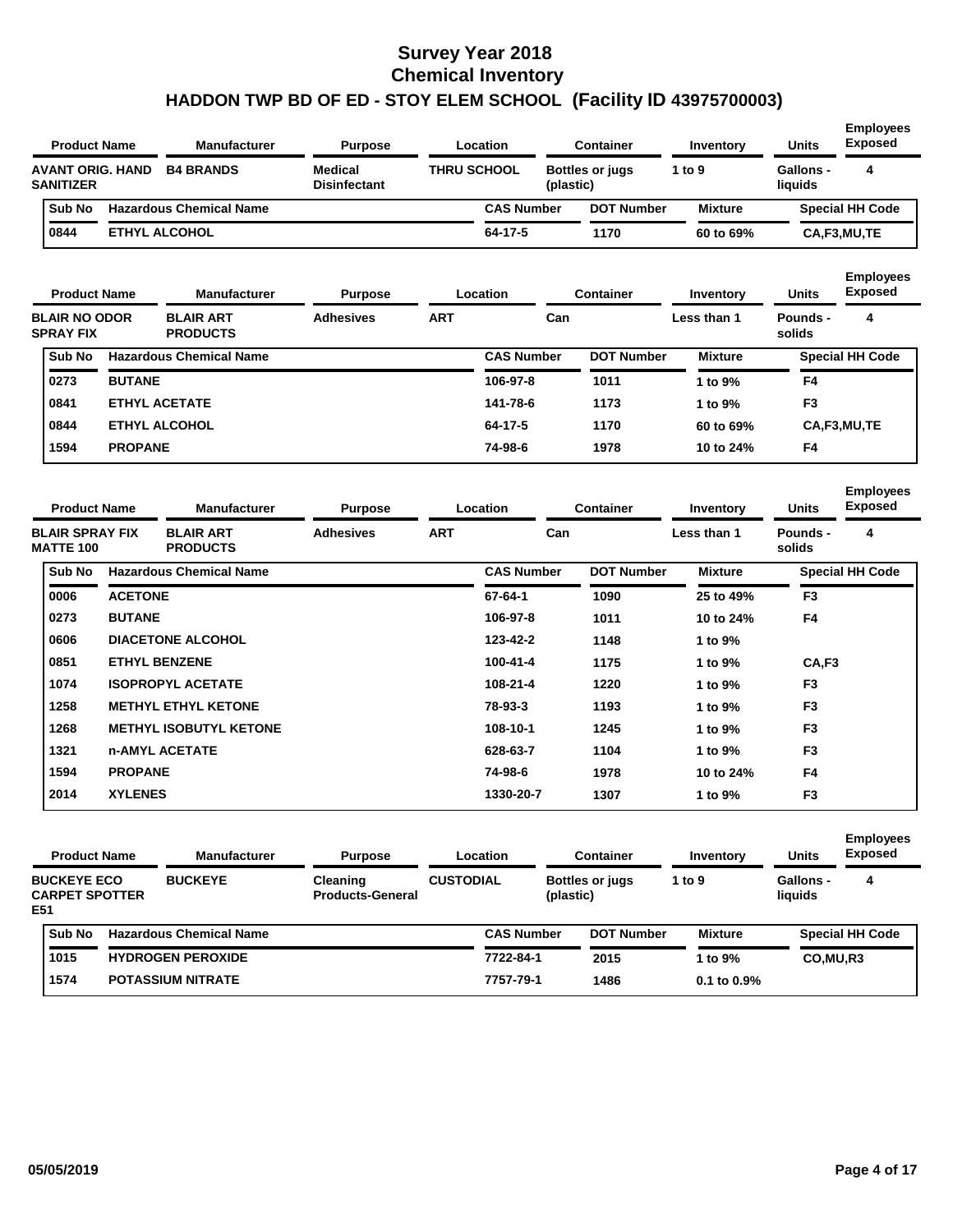| <b>CUSTODIAL</b><br><b>BUCKEYE</b><br>4<br><b>BUCKEYE ECO</b><br>Cleaning<br>Bag<br>1 to $9$<br><b>Gallons -</b><br><b>DISINFECTANT</b><br><b>Products-General</b><br>liquids<br><b>CLEANER</b><br><b>DOT Number</b><br><b>Hazardous Chemical Name</b><br><b>CAS Number</b><br><b>Special HH Code</b><br>Sub No<br><b>Mixture</b><br>0844<br><b>ETHYL ALCOHOL</b><br>64-17-5<br>1170<br>1 to 9%<br>CA,F3,MU,TE<br><b>Exposed</b><br><b>Product Name</b><br><b>Manufacturer</b><br><b>Purpose</b><br>Location<br><b>Container</b><br>Units<br>Inventory<br><b>BUCKEYE</b><br><b>CUSTODIAL</b><br><b>Bottles or jugs</b><br>4<br><b>BUCKEYE ECO</b><br>Cleaning<br>1 to $9$<br><b>Gallons -</b><br><b>EXTRACTION</b><br><b>Products-General</b><br>liquids<br>(plastic)<br><b>CLEANER</b><br><b>CAS Number</b><br><b>DOT Number</b><br>Sub No<br><b>Hazardous Chemical Name</b><br><b>Mixture</b><br><b>Special HH Code</b><br>0876<br>ETHYLENEDIAMINETETRAACETIC ACID<br>60-00-4<br>1 to 9%<br>3077<br><b>Exposed</b><br><b>Container</b><br><b>Units</b><br><b>Product Name</b><br><b>Manufacturer</b><br><b>Purpose</b><br>Location<br>Inventory<br>4<br><b>BUCKEYE ECO</b><br><b>BUCKEYE</b><br><b>CUSTODIAL</b><br>Cleaning<br>Bag<br>1 to $9$<br><b>Gallons -</b><br><b>GLASS CLEANER</b><br><b>Products-General</b><br>liquids<br><b>Hazardous Chemical Name</b><br><b>CAS Number</b><br><b>DOT Number</b><br><b>Mixture</b><br><b>Special HH Code</b><br>Sub No<br>1613<br>PROPYLENE GLYCOL MONOMETHYL ETHER<br>107-98-2<br>3092<br>10 to 24%<br>F <sub>3</sub><br><b>Exposed</b><br><b>Units</b><br><b>Product Name</b><br><b>Manufacturer</b><br><b>Purpose</b><br>Location<br>Container<br>Inventory<br><b>CUSTODIAL</b><br><b>BUCKEYE</b><br><b>Gallons -</b><br>4<br><b>BUCKEYE ECO</b><br>Cleaning<br>1 to $9$<br>Bag<br><b>HYDROGEN</b><br><b>Products-General</b><br>liquids<br><b>PEROXIDE</b><br><b>CLEANER</b><br>Sub No<br><b>Hazardous Chemical Name</b><br><b>CAS Number</b><br><b>DOT Number</b><br><b>Special HH Code</b><br><b>Mixture</b><br>1015<br><b>HYDROGEN PEROXIDE</b><br>7722-84-1<br>2015<br>10 to 24%<br>CO, MU, R3<br>Exposed<br><b>Product Name</b><br>Location<br><b>Manufacturer</b><br>Container<br>Units<br><b>Purpose</b><br>Inventory<br><b>CUSTODIAL</b><br><b>BUCKEYE ECO</b><br><b>BUCKEYE</b><br>Cleaning<br><b>Gallons -</b><br>1 to 9<br>вag<br><b>MUSCLE CLEANER</b><br><b>Products-General</b><br>liquids<br><b>Hazardous Chemical Name</b><br><b>CAS Number</b><br><b>DOT Number</b><br>Sub No<br><b>Mixture</b><br><b>Special HH Code</b><br>DODECYLBENZENE SULFONIC ACID<br>0822<br>27176-87-0<br>2584<br>CO<br>1 to 9%<br>1706<br><b>SODIUM HYDROXIDE</b><br>1310-73-2<br>co<br>1823<br>1 to 9%<br><b>Exposed</b><br><b>Units</b><br><b>Product Name</b><br><b>Purpose</b><br>Location<br><b>Container</b><br><b>Manufacturer</b><br>Inventory<br><b>BUCKEYE ECO</b><br><b>BUCKEYE</b><br><b>CUSTODIAL</b><br>1 to $9$<br><b>Gallons -</b><br>4<br>Cleaning<br><b>Bag</b><br><b>NEUTRAL</b><br><b>Products-General</b><br>liquids<br><b>DISINFECTANT</b><br><b>Hazardous Chemical Name</b><br><b>DOT Number</b><br>Special HH Code<br>Sub No<br><b>CAS Number</b><br><b>Mixture</b><br>0876<br>ETHYLENEDIAMINETETRAACETIC ACID<br>60-00-4<br>3077<br>1 to 9% | <b>Product Name</b> | <b>Manufacturer</b> | <b>Purpose</b> | Location | Container | Inventory | <b>Units</b> | <b>Employees</b><br><b>Exposed</b> |
|--------------------------------------------------------------------------------------------------------------------------------------------------------------------------------------------------------------------------------------------------------------------------------------------------------------------------------------------------------------------------------------------------------------------------------------------------------------------------------------------------------------------------------------------------------------------------------------------------------------------------------------------------------------------------------------------------------------------------------------------------------------------------------------------------------------------------------------------------------------------------------------------------------------------------------------------------------------------------------------------------------------------------------------------------------------------------------------------------------------------------------------------------------------------------------------------------------------------------------------------------------------------------------------------------------------------------------------------------------------------------------------------------------------------------------------------------------------------------------------------------------------------------------------------------------------------------------------------------------------------------------------------------------------------------------------------------------------------------------------------------------------------------------------------------------------------------------------------------------------------------------------------------------------------------------------------------------------------------------------------------------------------------------------------------------------------------------------------------------------------------------------------------------------------------------------------------------------------------------------------------------------------------------------------------------------------------------------------------------------------------------------------------------------------------------------------------------------------------------------------------------------------------------------------------------------------------------------------------------------------------------------------------------------------------------------------------------------------------------------------------------------------------------------------------------------------------------------------------------------------------------------------------------------------------------------------------------------------------------------------------------------------------------------------------------------------------------------------------------------------------------------------------------------------------------------------------------------------------------------------------------------------------------------------------------------------|---------------------|---------------------|----------------|----------|-----------|-----------|--------------|------------------------------------|
|                                                                                                                                                                                                                                                                                                                                                                                                                                                                                                                                                                                                                                                                                                                                                                                                                                                                                                                                                                                                                                                                                                                                                                                                                                                                                                                                                                                                                                                                                                                                                                                                                                                                                                                                                                                                                                                                                                                                                                                                                                                                                                                                                                                                                                                                                                                                                                                                                                                                                                                                                                                                                                                                                                                                                                                                                                                                                                                                                                                                                                                                                                                                                                                                                                                                                                                    |                     |                     |                |          |           |           |              |                                    |
|                                                                                                                                                                                                                                                                                                                                                                                                                                                                                                                                                                                                                                                                                                                                                                                                                                                                                                                                                                                                                                                                                                                                                                                                                                                                                                                                                                                                                                                                                                                                                                                                                                                                                                                                                                                                                                                                                                                                                                                                                                                                                                                                                                                                                                                                                                                                                                                                                                                                                                                                                                                                                                                                                                                                                                                                                                                                                                                                                                                                                                                                                                                                                                                                                                                                                                                    |                     |                     |                |          |           |           |              |                                    |
|                                                                                                                                                                                                                                                                                                                                                                                                                                                                                                                                                                                                                                                                                                                                                                                                                                                                                                                                                                                                                                                                                                                                                                                                                                                                                                                                                                                                                                                                                                                                                                                                                                                                                                                                                                                                                                                                                                                                                                                                                                                                                                                                                                                                                                                                                                                                                                                                                                                                                                                                                                                                                                                                                                                                                                                                                                                                                                                                                                                                                                                                                                                                                                                                                                                                                                                    |                     |                     |                |          |           |           |              |                                    |
|                                                                                                                                                                                                                                                                                                                                                                                                                                                                                                                                                                                                                                                                                                                                                                                                                                                                                                                                                                                                                                                                                                                                                                                                                                                                                                                                                                                                                                                                                                                                                                                                                                                                                                                                                                                                                                                                                                                                                                                                                                                                                                                                                                                                                                                                                                                                                                                                                                                                                                                                                                                                                                                                                                                                                                                                                                                                                                                                                                                                                                                                                                                                                                                                                                                                                                                    |                     |                     |                |          |           |           |              | <b>Employees</b>                   |
|                                                                                                                                                                                                                                                                                                                                                                                                                                                                                                                                                                                                                                                                                                                                                                                                                                                                                                                                                                                                                                                                                                                                                                                                                                                                                                                                                                                                                                                                                                                                                                                                                                                                                                                                                                                                                                                                                                                                                                                                                                                                                                                                                                                                                                                                                                                                                                                                                                                                                                                                                                                                                                                                                                                                                                                                                                                                                                                                                                                                                                                                                                                                                                                                                                                                                                                    |                     |                     |                |          |           |           |              |                                    |
|                                                                                                                                                                                                                                                                                                                                                                                                                                                                                                                                                                                                                                                                                                                                                                                                                                                                                                                                                                                                                                                                                                                                                                                                                                                                                                                                                                                                                                                                                                                                                                                                                                                                                                                                                                                                                                                                                                                                                                                                                                                                                                                                                                                                                                                                                                                                                                                                                                                                                                                                                                                                                                                                                                                                                                                                                                                                                                                                                                                                                                                                                                                                                                                                                                                                                                                    |                     |                     |                |          |           |           |              |                                    |
|                                                                                                                                                                                                                                                                                                                                                                                                                                                                                                                                                                                                                                                                                                                                                                                                                                                                                                                                                                                                                                                                                                                                                                                                                                                                                                                                                                                                                                                                                                                                                                                                                                                                                                                                                                                                                                                                                                                                                                                                                                                                                                                                                                                                                                                                                                                                                                                                                                                                                                                                                                                                                                                                                                                                                                                                                                                                                                                                                                                                                                                                                                                                                                                                                                                                                                                    |                     |                     |                |          |           |           |              |                                    |
|                                                                                                                                                                                                                                                                                                                                                                                                                                                                                                                                                                                                                                                                                                                                                                                                                                                                                                                                                                                                                                                                                                                                                                                                                                                                                                                                                                                                                                                                                                                                                                                                                                                                                                                                                                                                                                                                                                                                                                                                                                                                                                                                                                                                                                                                                                                                                                                                                                                                                                                                                                                                                                                                                                                                                                                                                                                                                                                                                                                                                                                                                                                                                                                                                                                                                                                    |                     |                     |                |          |           |           |              | <b>Employees</b>                   |
|                                                                                                                                                                                                                                                                                                                                                                                                                                                                                                                                                                                                                                                                                                                                                                                                                                                                                                                                                                                                                                                                                                                                                                                                                                                                                                                                                                                                                                                                                                                                                                                                                                                                                                                                                                                                                                                                                                                                                                                                                                                                                                                                                                                                                                                                                                                                                                                                                                                                                                                                                                                                                                                                                                                                                                                                                                                                                                                                                                                                                                                                                                                                                                                                                                                                                                                    |                     |                     |                |          |           |           |              |                                    |
|                                                                                                                                                                                                                                                                                                                                                                                                                                                                                                                                                                                                                                                                                                                                                                                                                                                                                                                                                                                                                                                                                                                                                                                                                                                                                                                                                                                                                                                                                                                                                                                                                                                                                                                                                                                                                                                                                                                                                                                                                                                                                                                                                                                                                                                                                                                                                                                                                                                                                                                                                                                                                                                                                                                                                                                                                                                                                                                                                                                                                                                                                                                                                                                                                                                                                                                    |                     |                     |                |          |           |           |              |                                    |
|                                                                                                                                                                                                                                                                                                                                                                                                                                                                                                                                                                                                                                                                                                                                                                                                                                                                                                                                                                                                                                                                                                                                                                                                                                                                                                                                                                                                                                                                                                                                                                                                                                                                                                                                                                                                                                                                                                                                                                                                                                                                                                                                                                                                                                                                                                                                                                                                                                                                                                                                                                                                                                                                                                                                                                                                                                                                                                                                                                                                                                                                                                                                                                                                                                                                                                                    |                     |                     |                |          |           |           |              |                                    |
|                                                                                                                                                                                                                                                                                                                                                                                                                                                                                                                                                                                                                                                                                                                                                                                                                                                                                                                                                                                                                                                                                                                                                                                                                                                                                                                                                                                                                                                                                                                                                                                                                                                                                                                                                                                                                                                                                                                                                                                                                                                                                                                                                                                                                                                                                                                                                                                                                                                                                                                                                                                                                                                                                                                                                                                                                                                                                                                                                                                                                                                                                                                                                                                                                                                                                                                    |                     |                     |                |          |           |           |              | <b>Employees</b>                   |
|                                                                                                                                                                                                                                                                                                                                                                                                                                                                                                                                                                                                                                                                                                                                                                                                                                                                                                                                                                                                                                                                                                                                                                                                                                                                                                                                                                                                                                                                                                                                                                                                                                                                                                                                                                                                                                                                                                                                                                                                                                                                                                                                                                                                                                                                                                                                                                                                                                                                                                                                                                                                                                                                                                                                                                                                                                                                                                                                                                                                                                                                                                                                                                                                                                                                                                                    |                     |                     |                |          |           |           |              |                                    |
|                                                                                                                                                                                                                                                                                                                                                                                                                                                                                                                                                                                                                                                                                                                                                                                                                                                                                                                                                                                                                                                                                                                                                                                                                                                                                                                                                                                                                                                                                                                                                                                                                                                                                                                                                                                                                                                                                                                                                                                                                                                                                                                                                                                                                                                                                                                                                                                                                                                                                                                                                                                                                                                                                                                                                                                                                                                                                                                                                                                                                                                                                                                                                                                                                                                                                                                    |                     |                     |                |          |           |           |              |                                    |
|                                                                                                                                                                                                                                                                                                                                                                                                                                                                                                                                                                                                                                                                                                                                                                                                                                                                                                                                                                                                                                                                                                                                                                                                                                                                                                                                                                                                                                                                                                                                                                                                                                                                                                                                                                                                                                                                                                                                                                                                                                                                                                                                                                                                                                                                                                                                                                                                                                                                                                                                                                                                                                                                                                                                                                                                                                                                                                                                                                                                                                                                                                                                                                                                                                                                                                                    |                     |                     |                |          |           |           |              |                                    |
|                                                                                                                                                                                                                                                                                                                                                                                                                                                                                                                                                                                                                                                                                                                                                                                                                                                                                                                                                                                                                                                                                                                                                                                                                                                                                                                                                                                                                                                                                                                                                                                                                                                                                                                                                                                                                                                                                                                                                                                                                                                                                                                                                                                                                                                                                                                                                                                                                                                                                                                                                                                                                                                                                                                                                                                                                                                                                                                                                                                                                                                                                                                                                                                                                                                                                                                    |                     |                     |                |          |           |           |              | <b>Employees</b>                   |
|                                                                                                                                                                                                                                                                                                                                                                                                                                                                                                                                                                                                                                                                                                                                                                                                                                                                                                                                                                                                                                                                                                                                                                                                                                                                                                                                                                                                                                                                                                                                                                                                                                                                                                                                                                                                                                                                                                                                                                                                                                                                                                                                                                                                                                                                                                                                                                                                                                                                                                                                                                                                                                                                                                                                                                                                                                                                                                                                                                                                                                                                                                                                                                                                                                                                                                                    |                     |                     |                |          |           |           |              |                                    |
|                                                                                                                                                                                                                                                                                                                                                                                                                                                                                                                                                                                                                                                                                                                                                                                                                                                                                                                                                                                                                                                                                                                                                                                                                                                                                                                                                                                                                                                                                                                                                                                                                                                                                                                                                                                                                                                                                                                                                                                                                                                                                                                                                                                                                                                                                                                                                                                                                                                                                                                                                                                                                                                                                                                                                                                                                                                                                                                                                                                                                                                                                                                                                                                                                                                                                                                    |                     |                     |                |          |           |           |              |                                    |
|                                                                                                                                                                                                                                                                                                                                                                                                                                                                                                                                                                                                                                                                                                                                                                                                                                                                                                                                                                                                                                                                                                                                                                                                                                                                                                                                                                                                                                                                                                                                                                                                                                                                                                                                                                                                                                                                                                                                                                                                                                                                                                                                                                                                                                                                                                                                                                                                                                                                                                                                                                                                                                                                                                                                                                                                                                                                                                                                                                                                                                                                                                                                                                                                                                                                                                                    |                     |                     |                |          |           |           |              |                                    |
|                                                                                                                                                                                                                                                                                                                                                                                                                                                                                                                                                                                                                                                                                                                                                                                                                                                                                                                                                                                                                                                                                                                                                                                                                                                                                                                                                                                                                                                                                                                                                                                                                                                                                                                                                                                                                                                                                                                                                                                                                                                                                                                                                                                                                                                                                                                                                                                                                                                                                                                                                                                                                                                                                                                                                                                                                                                                                                                                                                                                                                                                                                                                                                                                                                                                                                                    |                     |                     |                |          |           |           |              |                                    |
|                                                                                                                                                                                                                                                                                                                                                                                                                                                                                                                                                                                                                                                                                                                                                                                                                                                                                                                                                                                                                                                                                                                                                                                                                                                                                                                                                                                                                                                                                                                                                                                                                                                                                                                                                                                                                                                                                                                                                                                                                                                                                                                                                                                                                                                                                                                                                                                                                                                                                                                                                                                                                                                                                                                                                                                                                                                                                                                                                                                                                                                                                                                                                                                                                                                                                                                    |                     |                     |                |          |           |           |              | <b>Employees</b>                   |
|                                                                                                                                                                                                                                                                                                                                                                                                                                                                                                                                                                                                                                                                                                                                                                                                                                                                                                                                                                                                                                                                                                                                                                                                                                                                                                                                                                                                                                                                                                                                                                                                                                                                                                                                                                                                                                                                                                                                                                                                                                                                                                                                                                                                                                                                                                                                                                                                                                                                                                                                                                                                                                                                                                                                                                                                                                                                                                                                                                                                                                                                                                                                                                                                                                                                                                                    |                     |                     |                |          |           |           |              |                                    |
|                                                                                                                                                                                                                                                                                                                                                                                                                                                                                                                                                                                                                                                                                                                                                                                                                                                                                                                                                                                                                                                                                                                                                                                                                                                                                                                                                                                                                                                                                                                                                                                                                                                                                                                                                                                                                                                                                                                                                                                                                                                                                                                                                                                                                                                                                                                                                                                                                                                                                                                                                                                                                                                                                                                                                                                                                                                                                                                                                                                                                                                                                                                                                                                                                                                                                                                    |                     |                     |                |          |           |           |              |                                    |
|                                                                                                                                                                                                                                                                                                                                                                                                                                                                                                                                                                                                                                                                                                                                                                                                                                                                                                                                                                                                                                                                                                                                                                                                                                                                                                                                                                                                                                                                                                                                                                                                                                                                                                                                                                                                                                                                                                                                                                                                                                                                                                                                                                                                                                                                                                                                                                                                                                                                                                                                                                                                                                                                                                                                                                                                                                                                                                                                                                                                                                                                                                                                                                                                                                                                                                                    |                     |                     |                |          |           |           |              |                                    |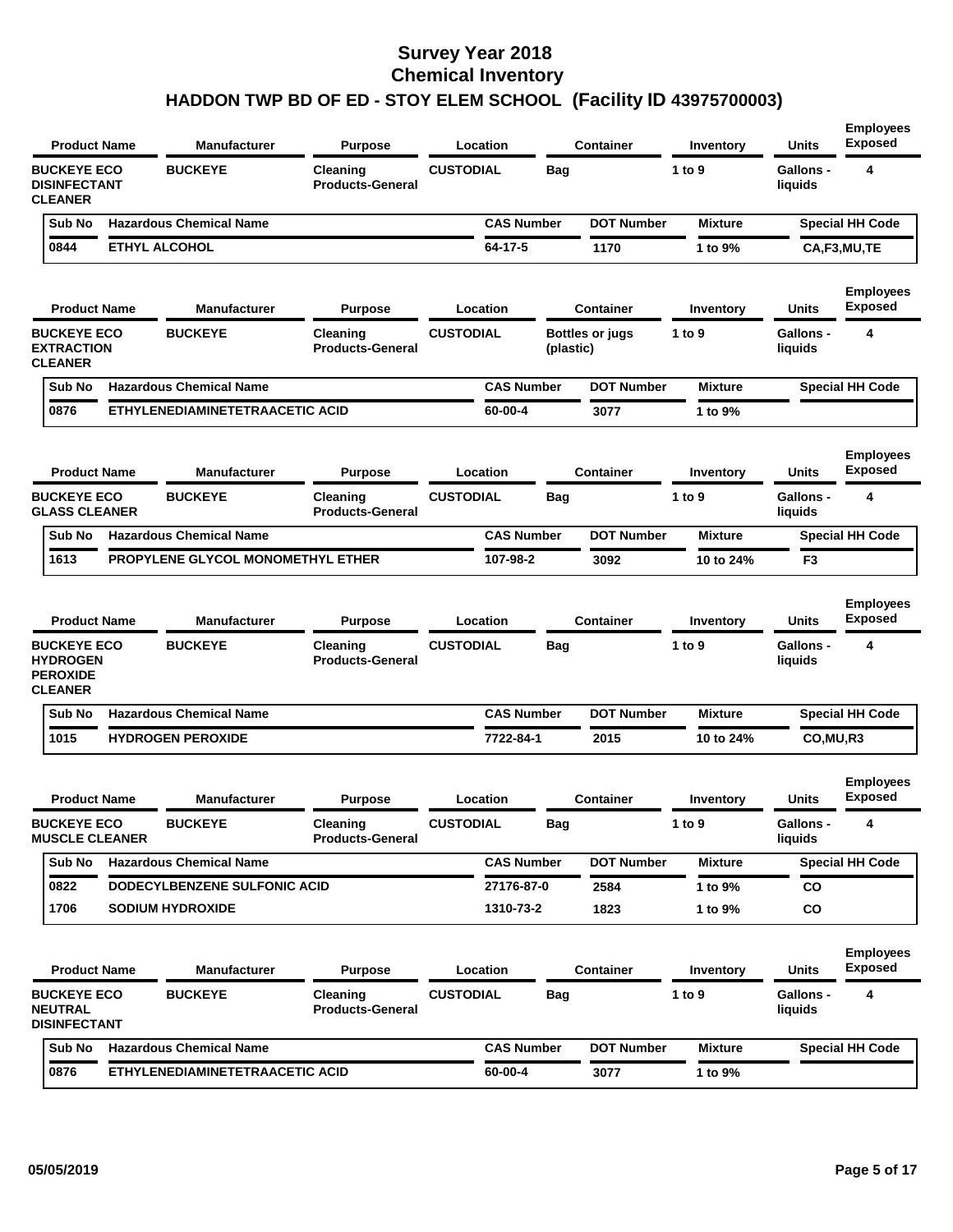| <b>BUCKEYE</b><br><b>Floor Wax</b><br><b>CUSTODIAL</b><br><b>CASTLEGUARD</b><br><b>Bottles or jugs</b><br>1 to 9<br><b>Gallons -</b><br>(plastic)<br>liquids<br><b>Hazardous Chemical Name</b><br><b>CAS Number</b><br><b>DOT Number</b><br>Sub No<br><b>Mixture</b> | 4<br><b>Special HH Code</b><br>TЕ  |
|----------------------------------------------------------------------------------------------------------------------------------------------------------------------------------------------------------------------------------------------------------------------|------------------------------------|
|                                                                                                                                                                                                                                                                      |                                    |
|                                                                                                                                                                                                                                                                      |                                    |
| 0773<br><b>DI-n-BUTYL PHTHALATE</b><br>84-74-2<br>3082<br>$0.1$ to $0.9\%$                                                                                                                                                                                           |                                    |
| <b>Product Name</b><br>Manufacturer<br><b>Purpose</b><br>Location<br><b>Container</b><br>Units<br>Inventory                                                                                                                                                          | <b>Employees</b><br><b>Exposed</b> |
| <b>CUSTODIAL</b><br><b>CHAMPION</b><br><b>CHASE PRODUCTS</b><br>Can<br>1 to 9<br>Pounds -<br>Cleaning<br><b>SUMMERTIME AIR</b><br><b>Products-General</b><br>solids<br><b>FRESHENER</b>                                                                              | 4                                  |
| <b>DOT Number</b><br><b>Hazardous Chemical Name</b><br><b>CAS Number</b><br>Sub No<br><b>Mixture</b>                                                                                                                                                                 | <b>Special HH Code</b>             |
| <b>ISOBUTANE</b><br>75-28-5<br>1040<br>1969<br>Unknown                                                                                                                                                                                                               | F4                                 |
| 1594<br><b>PROPANE</b><br>74-98-6<br>1978<br><b>Unknown</b>                                                                                                                                                                                                          | F4                                 |
| <b>Manufacturer</b><br><b>Product Name</b><br><b>Purpose</b><br>Location<br><b>Container</b><br>Units<br>Inventory                                                                                                                                                   | <b>Employees</b><br><b>Exposed</b> |
| <b>CUSTODIAL</b><br><b>CHEWING GUM</b><br><b>INDCO</b><br>Can<br>1 to 9<br>Cleaning<br><b>Pounds -</b><br><b>REMOVER</b><br><b>Products-General</b><br>solids                                                                                                        | 4                                  |
| <b>Hazardous Chemical Name</b><br><b>CAS Number</b><br><b>DOT Number</b><br>Sub No<br><b>Mixture</b>                                                                                                                                                                 | <b>Special HH Code</b>             |
| <b>BUTANE</b><br>0273<br>106-97-8<br>1011<br>80 to 89%                                                                                                                                                                                                               | F4                                 |
| 1594<br><b>PROPANE</b><br>74-98-6<br>1978<br>10 to 24%                                                                                                                                                                                                               | F4                                 |
| <b>Product Name</b><br><b>Manufacturer</b><br>Location<br>Purpose<br><b>Container</b><br>Units<br>Inventory                                                                                                                                                          | <b>Employees</b><br><b>Exposed</b> |
| <b>CLEAN ON THE GO</b><br><b>SPARTAN</b><br><b>CUSTODIAL</b><br>10 to 99<br><b>Gallons -</b><br>Cleaning<br><b>Bottles or jugs</b><br><b>CLEAN BY PEROXY</b><br><b>Products-General</b><br>(plastic)<br>liquids<br>15                                                | 4                                  |
| Sub No<br><b>Hazardous Chemical Name</b><br><b>CAS Number</b><br><b>DOT Number</b><br><b>Mixture</b>                                                                                                                                                                 | <b>Special HH Code</b>             |
| 1015<br><b>HYDROGEN PEROXIDE</b><br>7722-84-1<br>2015<br>1 to 9%                                                                                                                                                                                                     | CO,MU,R3                           |
| <b>Product Name</b><br><b>Manufacturer</b><br><b>Purpose</b><br>Location<br><b>Container</b><br>Units<br>Inventory                                                                                                                                                   | <b>Employees</b><br><b>Exposed</b> |
| Gallons -<br><b>CLEAN ON THE GO</b><br><b>SPARTAN</b><br>Cleaning<br><b>CUSTODIAL</b><br><b>Bottles or jugs</b><br>1 to 9<br><b>FOAMY BATH</b><br><b>Products-General</b><br>liquids<br>(plastic)<br><b>CLEANER</b>                                                  | 4                                  |
| <b>Sub No</b><br><b>Hazardous Chemical Name</b><br><b>CAS Number</b><br><b>DOT Number</b><br><b>Mixture</b>                                                                                                                                                          | <b>Special HH Code</b>             |
| 64-17-5<br>1170<br>0844<br><b>ETHYL ALCOHOL</b><br>1 to 9%                                                                                                                                                                                                           | CA,F3,MU,TE                        |
| <b>Product Name</b><br>Manufacturer<br><b>Purpose</b><br>Location<br><b>Container</b><br>Units<br>Inventory                                                                                                                                                          | <b>Employees</b><br><b>Exposed</b> |
| <b>CLEAN ON THE GO</b><br><b>SPARTAN</b><br><b>CUSTODIAL</b><br>10 to 99<br>Gallons -<br>Cleaning<br><b>Bottles or jugs</b><br>HDQ C2<br><b>Products-General</b><br>(plastic)<br>liquids                                                                             | 4                                  |
| <b>Hazardous Chemical Name</b><br><b>CAS Number</b><br><b>DOT Number</b><br>Sub No<br><b>Mixture</b>                                                                                                                                                                 | <b>Special HH Code</b>             |
| 64-17-5<br>0844<br><b>ETHYL ALCOHOL</b><br>1170<br>1 to 9%                                                                                                                                                                                                           | CA,F3,MU,TE                        |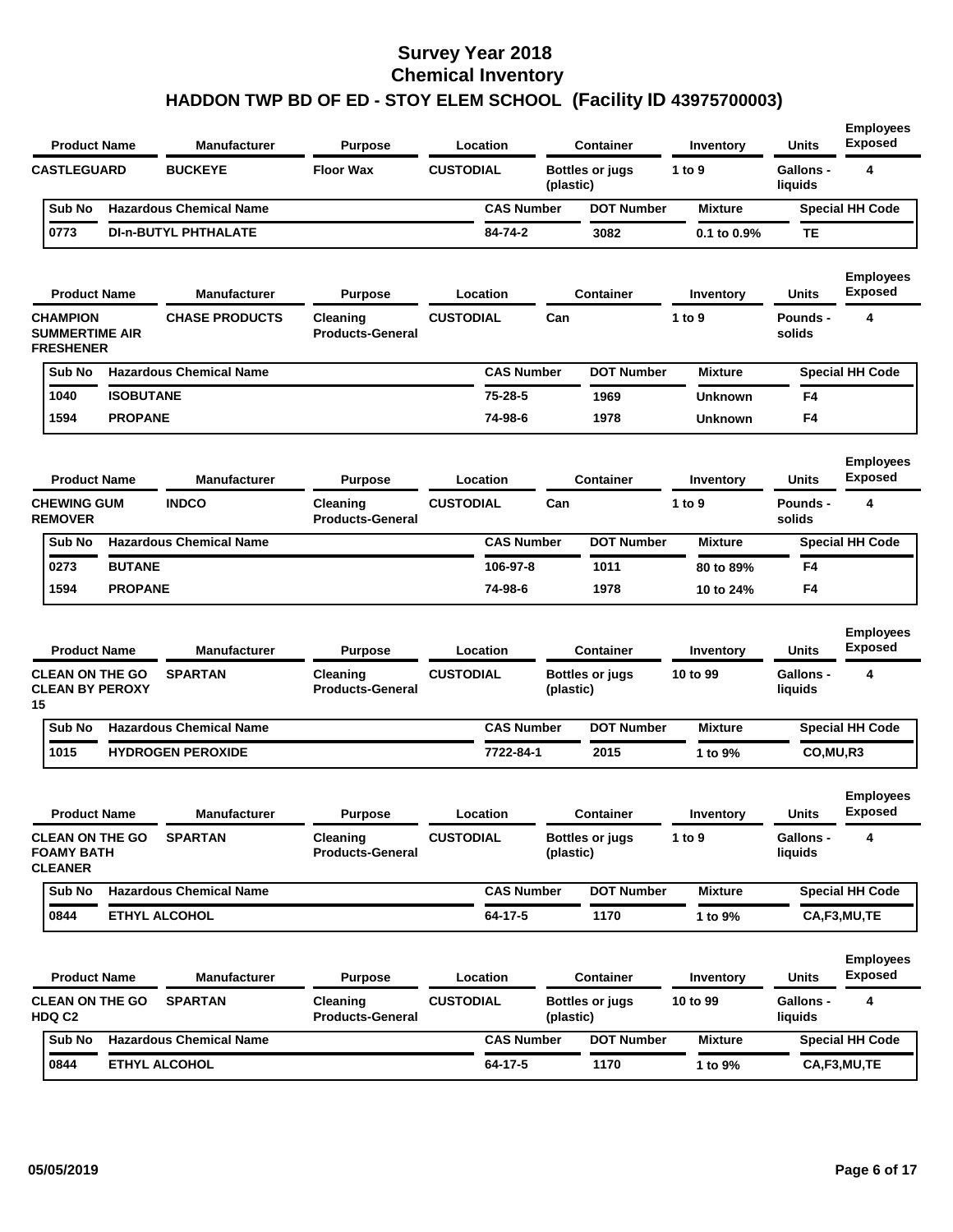| <b>Product Name</b>                                                |                       | Manufacturer                             | <b>Purpose</b>                                        | Location                     |           | <b>Container</b>                           | Inventory                | <b>Units</b>                                | <b>Employees</b><br><b>Exposed</b>      |
|--------------------------------------------------------------------|-----------------------|------------------------------------------|-------------------------------------------------------|------------------------------|-----------|--------------------------------------------|--------------------------|---------------------------------------------|-----------------------------------------|
| <b>CLEAN ON THE GO</b><br><b>NABC CONC. 1</b>                      |                       | <b>SPARTAN</b>                           | Cleaning<br><b>Products-General</b>                   | <b>CUSTODIAL</b>             | (plastic) | <b>Bottles or jugs</b>                     | 1 to 9                   | Gallons -<br>liquids                        | 4                                       |
| Sub No                                                             |                       | <b>Hazardous Chemical Name</b>           |                                                       | <b>CAS Number</b>            |           | <b>DOT Number</b>                          | <b>Mixture</b>           |                                             | <b>Special HH Code</b>                  |
| 1076                                                               |                       | <b>ISOPROPYL ALCOHOL</b>                 |                                                       | 67-63-0                      |           | 1219                                       | 1 to 9%                  | F <sub>3</sub>                              |                                         |
| <b>Product Name</b>                                                |                       | Manufacturer                             | <b>Purpose</b>                                        | Location                     |           | Container                                  | Inventory                | Units                                       | <b>Employees</b><br><b>Exposed</b>      |
| <b>CLEAR FLUSH</b>                                                 |                       | <b>NATIONAL</b><br><b>CHEMSEARCH</b>     | Cleaning<br><b>Products-General</b>                   | <b>MAINTENANCE</b>           | (plastic) | <b>Bottles or jugs</b>                     | 1 to 9                   | <b>Gallons -</b><br>liquids                 | 4                                       |
| Sub No                                                             |                       | <b>Hazardous Chemical Name</b>           |                                                       | <b>CAS Number</b>            |           | <b>DOT Number</b>                          | <b>Mixture</b>           |                                             | <b>Special HH Code</b>                  |
| 1698                                                               |                       | SODIUM DODECYLBENZENE SULFONATE          |                                                       | 25155-30-0                   |           | 3077                                       | <b>Unknown</b>           |                                             |                                         |
| <b>Product Name</b>                                                |                       | <b>Manufacturer</b>                      | <b>Purpose</b>                                        | Location                     |           | <b>Container</b>                           | Inventory                | Units                                       | <b>Employees</b><br><b>Exposed</b>      |
| <b>CLOROX</b><br><b>DISINFECTING</b><br><b>WIPES</b>               |                       | <b>CLOROX CO.</b>                        | Cleaning<br><b>Products-General</b>                   | <b>CUSTODIAL</b>             | (plastic) | <b>Bottles or jugs</b>                     | 1 to 9                   | Pounds -<br>solids                          | 4                                       |
| Sub No                                                             |                       | <b>Hazardous Chemical Name</b>           |                                                       | <b>CAS Number</b>            |           | <b>DOT Number</b>                          | <b>Mixture</b>           |                                             | <b>Special HH Code</b>                  |
| 1076                                                               |                       | <b>ISOPROPYL ALCOHOL</b>                 |                                                       | 67-63-0                      |           | 1219                                       | 1 to 9%                  | F3                                          |                                         |
| <b>Product Name</b><br><b>CLOROX TOILET</b><br><b>BOWL CLEANER</b> |                       | <b>Manufacturer</b><br><b>CLOROX CO.</b> | <b>Purpose</b><br>Cleaning<br><b>Products-General</b> | Location<br><b>CUSTODIAL</b> | (plastic) | <b>Container</b><br><b>Bottles or jugs</b> | Inventory<br>Less than 1 | <b>Units</b><br><b>Gallons -</b><br>liquids | <b>Employees</b><br><b>Exposed</b><br>4 |
| Sub No                                                             |                       | <b>Hazardous Chemical Name</b>           |                                                       | <b>CAS Number</b>            |           | <b>DOT Number</b>                          | <b>Mixture</b>           |                                             | <b>Special HH Code</b>                  |
| 1706                                                               |                       |                                          |                                                       |                              |           |                                            |                          |                                             |                                         |
| 1707                                                               |                       | <b>SODIUM HYDROXIDE</b>                  |                                                       | 1310-73-2                    |           | 1823                                       | 1 to 9%                  | <b>CO</b>                                   |                                         |
|                                                                    |                       | <b>SODIUM HYPOCHLORITE</b>               |                                                       | 7681-52-9                    |           | 1791                                       | 1 to 9%                  | CO                                          |                                         |
| <b>Product Name</b>                                                |                       | <b>Manufacturer</b>                      | <b>Purpose</b>                                        | Location                     |           | <b>Container</b>                           | Inventory                | Units                                       | <b>Employees</b><br><b>Exposed</b>      |
| <b>COMET CLEANSER</b>                                              |                       | <b>PROCTOR &amp; GAMBLE</b>              | Cleaning<br><b>Products-General</b>                   | <b>CUSTODIAL</b>             | Can       |                                            | 1 to 9                   | <b>Pounds -</b><br>solids                   | 4                                       |
| Sub No                                                             |                       | <b>Hazardous Chemical Name</b>           |                                                       | <b>CAS Number</b>            |           | <b>DOT Number</b>                          | <b>Mixture</b>           |                                             | <b>Special HH Code</b>                  |
| 1660                                                               | <b>SILICA, QUARTZ</b> |                                          |                                                       | 14808-60-7                   |           |                                            | 1 to 9%                  | СA                                          |                                         |
| 4001                                                               |                       | <b>CALCIUM CARBONATE</b>                 |                                                       | 1317-65-3                    |           |                                            | <b>Unknown</b>           |                                             |                                         |
| <b>Product Name</b>                                                |                       | <b>Manufacturer</b>                      | <b>Purpose</b>                                        | Location                     |           | <b>Container</b>                           | Inventory                | <b>Units</b>                                | <b>Employees</b><br><b>Exposed</b>      |
| <b>D.G.A. PLUS FOAM</b><br><b>HAND SOAP</b>                        |                       | <b>HILLYARD</b>                          | Cleaning<br><b>Products-General</b>                   | <b>CUSTODIAL</b>             | (plastic) | <b>Bottles or jugs</b>                     | 1 to 9                   | <b>Gallons -</b><br>liquids                 | 4                                       |
| Sub No                                                             |                       | <b>Hazardous Chemical Name</b>           |                                                       | <b>CAS Number</b>            |           | <b>DOT Number</b>                          | <b>Mixture</b>           |                                             | <b>Special HH Code</b>                  |
| 0844                                                               |                       | ETHYL ALCOHOL                            |                                                       | 64-17-5                      |           | 1170                                       | 1 to 9%                  |                                             | CA,F3,MU,TE                             |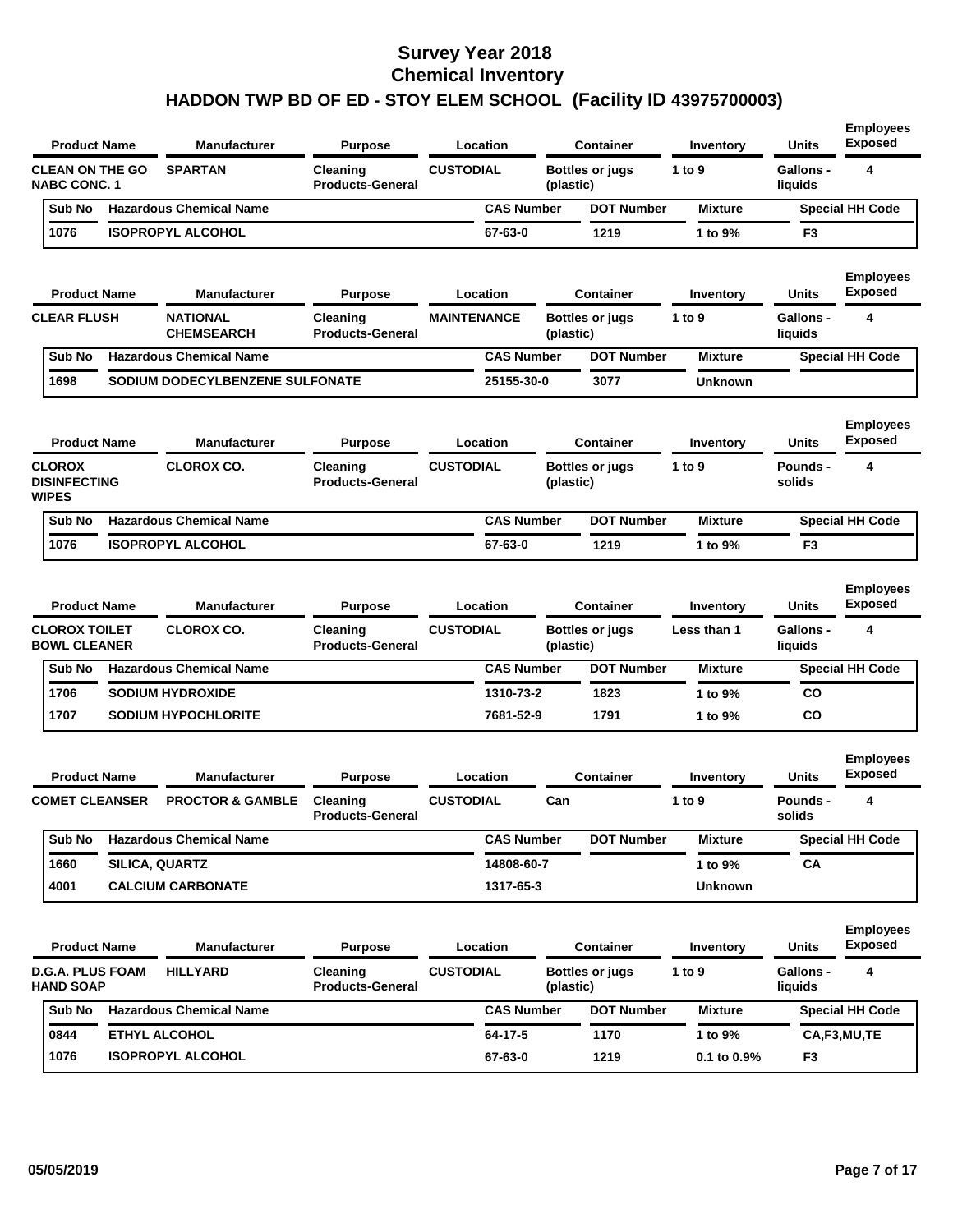| <b>Product Name</b>                                      | Manufacturer                         | <b>Purpose</b>                      | Location          |           | <b>Container</b>       | Inventory      | <b>Units</b>                | <b>Employees</b><br><b>Exposed</b> |
|----------------------------------------------------------|--------------------------------------|-------------------------------------|-------------------|-----------|------------------------|----------------|-----------------------------|------------------------------------|
| <b>DABBIN FEVER INK</b>                                  | <b>ARROW INT'L. INC.</b>             | <b>Ink</b>                          | <b>ART</b>        | (plastic) | <b>Bottles or jugs</b> | Less than 1    | <b>Gallons -</b><br>liquids | 4                                  |
| Sub No                                                   | <b>Hazardous Chemical Name</b>       |                                     | <b>CAS Number</b> |           | <b>DOT Number</b>      | <b>Mixture</b> |                             | <b>Special HH Code</b>             |
| 0844                                                     | <b>ETHYL ALCOHOL</b>                 |                                     | 64-17-5           |           | 1170                   | 1 to 9%        |                             | CA,F3,MU,TE                        |
| 1222                                                     | <b>METHYL ALCOHOL</b>                |                                     | 67-56-1           |           | 1230                   | 1 to 9%        | F3,TE                       |                                    |
| <b>Product Name</b>                                      | <b>Manufacturer</b>                  | <b>Purpose</b>                      | Location          |           | <b>Container</b>       | Inventory      | <b>Units</b>                | <b>Employees</b><br><b>Exposed</b> |
| <b>DAWN PLATINUM</b>                                     | <b>PROCTOR &amp; GAMBLE</b>          | Cleaning<br><b>Products-General</b> | <b>CUSTODIAL</b>  | (plastic) | <b>Bottles or jugs</b> | Less than 1    | <b>Gallons -</b><br>liquids | 4                                  |
| Sub No                                                   | <b>Hazardous Chemical Name</b>       |                                     | <b>CAS Number</b> |           | <b>DOT Number</b>      | <b>Mixture</b> |                             | <b>Special HH Code</b>             |
| 0844                                                     | <b>ETHYL ALCOHOL</b>                 |                                     | 64-17-5           |           | 1170                   | 1 to 9%        |                             | CA,F3,MU,TE                        |
| <b>Product Name</b>                                      | <b>Manufacturer</b>                  | <b>Purpose</b>                      | Location          |           | <b>Container</b>       | Inventory      | <b>Units</b>                | <b>Employees</b><br><b>Exposed</b> |
| <b>DAWN ULTRA</b><br><b>DISHWASHING</b><br><b>LIQUID</b> | <b>PROCTOR &amp; GAMBLE</b>          | Cleaning<br><b>Products-General</b> | <b>KITCHEN</b>    | (plastic) | <b>Bottles or jugs</b> | Less than 1    | <b>Gallons -</b><br>liquids | 4                                  |
|                                                          | <b>Hazardous Chemical Name</b>       |                                     | <b>CAS Number</b> |           | <b>DOT Number</b>      | <b>Mixture</b> |                             | <b>Special HH Code</b>             |
| Sub No                                                   |                                      |                                     |                   |           |                        |                |                             |                                    |
| 0844                                                     | <b>ETHYL ALCOHOL</b>                 |                                     | 64-17-5           |           | 1170                   | 1 to 9%        |                             | CA,F3,MU,TE                        |
| <b>Product Name</b>                                      | <b>Manufacturer</b>                  | <b>Purpose</b>                      | Location          |           | <b>Container</b>       | Inventory      | <b>Units</b>                | <b>Employees</b><br><b>Exposed</b> |
| <b>DERMAGEL</b><br><b>SANITIZER</b>                      | <b>INOPAK</b>                        | Cleaning<br><b>Products-General</b> | <b>CUSTODIAL</b>  | (plastic) | <b>Bottles or jugs</b> | Less than 1    | Gallons -<br>liquids        | 4                                  |
| Sub No                                                   | <b>Hazardous Chemical Name</b>       |                                     | <b>CAS Number</b> |           | <b>DOT Number</b>      | <b>Mixture</b> |                             | <b>Special HH Code</b>             |
| 0844                                                     | <b>ETHYL ALCOHOL</b>                 |                                     | 64-17-5           |           | 1170                   | <b>Unknown</b> |                             | CA,F3,MU,TE                        |
| <b>Product Name</b>                                      | <b>Manufacturer</b>                  | <b>Purpose</b>                      | Location          |           | <b>Container</b>       | Inventory      | Units                       | <b>Employees</b><br><b>Exposed</b> |
| <b>DISINFECTING</b><br><b>WIPES</b>                      | <b>BERKLEY &amp; JENSEN</b><br>(PDI) | Cleaning<br><b>Products-General</b> | <b>CUSTODIAL</b>  | (plastic) | <b>Bottles or jugs</b> | 1 to 9         | Pounds -<br>solids          | 4                                  |
| Sub No                                                   | <b>Hazardous Chemical Name</b>       |                                     | <b>CAS Number</b> |           | <b>DOT Number</b>      | <b>Mixture</b> |                             | <b>Special HH Code</b>             |
| 1076                                                     | <b>ISOPROPYL ALCOHOL</b>             |                                     | 67-63-0           |           | 1219                   | 1 to 9%        | F3                          |                                    |
| <b>Product Name</b>                                      | Manufacturer                         | <b>Purpose</b>                      | Location          |           | Container              | Inventory      | <b>Units</b>                | <b>Employees</b><br><b>Exposed</b> |
| <b>DUST MOP DUST</b><br><b>CLOTH TREATMENT</b>           | <b>SPARTAN</b>                       | Cleaning<br><b>Products-General</b> | <b>CUSTODIAL</b>  | (plastic) | <b>Bottles or jugs</b> | 1 to 9         | Gallons -<br>liquids        | 4                                  |
| Sub No                                                   | <b>Hazardous Chemical Name</b>       |                                     | <b>CAS Number</b> |           | <b>DOT Number</b>      | <b>Mixture</b> |                             | <b>Special HH Code</b>             |
| 0878                                                     | <b>ETHYLENE GLYCOL</b>               |                                     | 107-21-1          |           | 3082                   | 1 to 9%        |                             |                                    |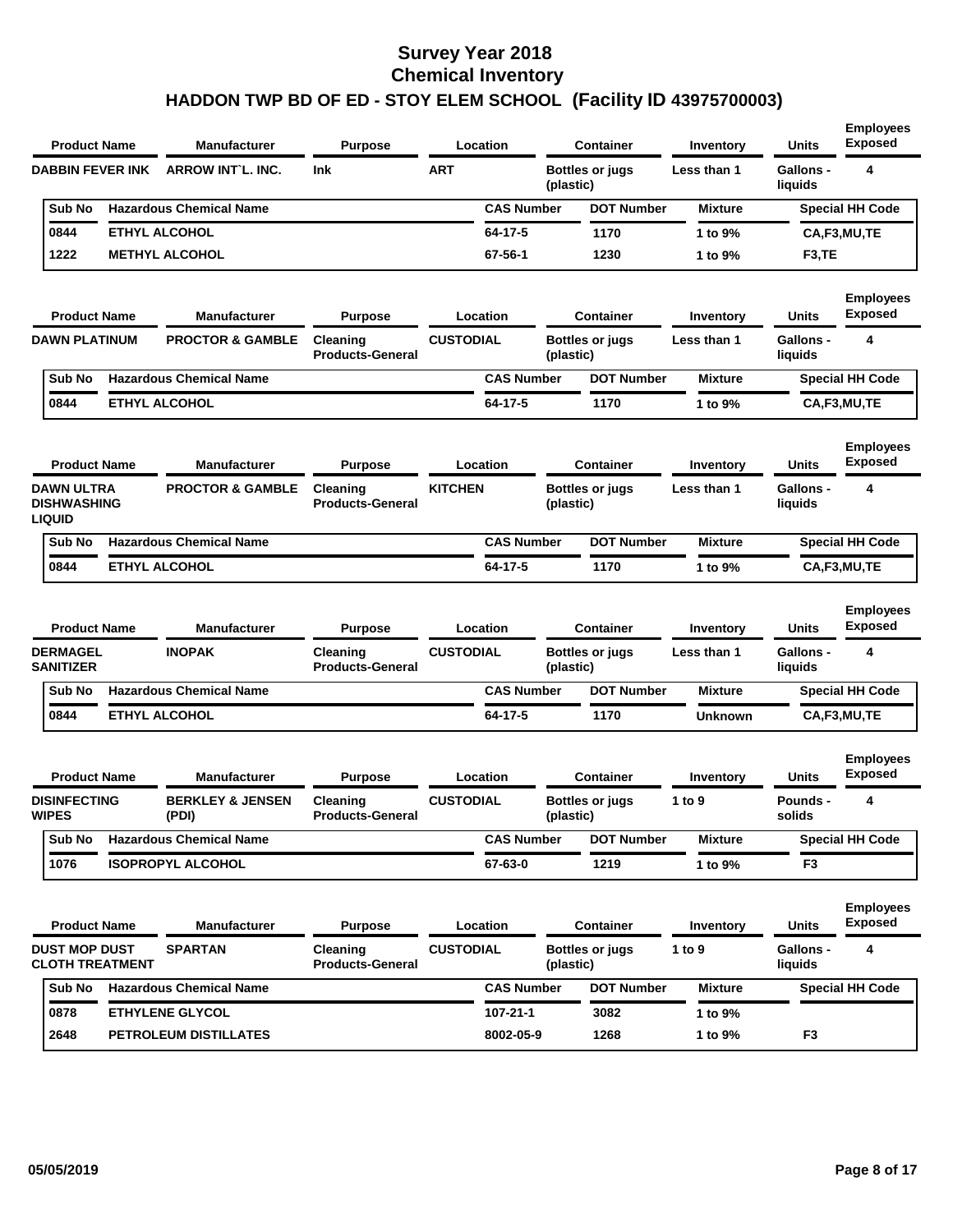| <b>Product Name</b>                                     |                  | <b>Manufacturer</b>                         | <b>Purpose</b>                      |                    | Location          |           | <b>Container</b>       | Inventory      | <b>Units</b>                | <b>Employees</b><br>Exposed        |
|---------------------------------------------------------|------------------|---------------------------------------------|-------------------------------------|--------------------|-------------------|-----------|------------------------|----------------|-----------------------------|------------------------------------|
| <b>ELECTRICAL</b><br><b>GRADE SILICONE</b><br>02094     |                  | <b>CRC</b>                                  | Other                               | <b>MAINTENANCE</b> |                   | Can       |                        | Less than 1    | <b>Pounds -</b><br>solids   | 4                                  |
| Sub No                                                  |                  | <b>Hazardous Chemical Name</b>              |                                     |                    | <b>CAS Number</b> |           | <b>DOT Number</b>      | <b>Mixture</b> |                             | <b>Special HH Code</b>             |
| 0744                                                    |                  | 2,3-DIMETHYLBUTANE                          |                                     |                    | 79-29-8           |           | 2457                   | <b>Unknown</b> | F3                          |                                    |
| 1335                                                    | <b>NEOHEXANE</b> |                                             |                                     |                    | 75-83-2           |           | 1208                   | <b>Unknown</b> | F3                          |                                    |
| 1340                                                    | n-HEXANE         |                                             |                                     |                    | 110-54-3          |           | 1208                   | 1 to 9%        | F <sub>3</sub>              |                                    |
| <b>Product Name</b>                                     |                  | <b>Manufacturer</b>                         | <b>Purpose</b>                      |                    | Location          |           | <b>Container</b>       | Inventory      | <b>Units</b>                | <b>Employees</b><br><b>Exposed</b> |
| <b>GASOLINE</b>                                         |                  | <b>GENERIC</b>                              | Fuel                                | <b>MAINT.</b>      |                   | (plastic) | <b>Bottles or jugs</b> | 1 to 9         | <b>Gallons -</b><br>liquids | 4                                  |
| Sub No                                                  |                  | <b>Hazardous Chemical Name</b>              |                                     |                    | <b>CAS Number</b> |           | <b>DOT Number</b>      | <b>Mixture</b> |                             | <b>Special HH Code</b>             |
| 0957                                                    | <b>GASOLINE</b>  |                                             |                                     |                    | 8006-61-9         |           | 1203                   | 100%           | CA,F3                       |                                    |
| <b>Product Name</b>                                     |                  | <b>Manufacturer</b>                         | <b>Purpose</b>                      |                    | Location          |           | <b>Container</b>       | Inventory      | Units                       | <b>Employees</b><br><b>Exposed</b> |
| <b>GERM-X HAND</b><br><b>SANITIZER</b>                  |                  | VI-JON                                      | Cleaning<br><b>Products-General</b> | <b>CUSTODIAL</b>   |                   | (plastic) | <b>Bottles or jugs</b> | Less than 1    | <b>Gallons -</b><br>liquids | 4                                  |
| Sub No                                                  |                  | <b>Hazardous Chemical Name</b>              |                                     |                    | <b>CAS Number</b> |           | <b>DOT Number</b>      | <b>Mixture</b> |                             | <b>Special HH Code</b>             |
| 0844                                                    |                  | <b>ETHYL ALCOHOL</b>                        |                                     |                    | 64-17-5           |           | 1170                   | 50 to 59%      |                             | CA,F3,MU,TE                        |
| 1076                                                    |                  | <b>ISOPROPYL ALCOHOL</b>                    |                                     |                    | 67-63-0           |           | 1219                   | 1 to 9%        | F3                          |                                    |
|                                                         |                  |                                             |                                     |                    |                   |           |                        |                |                             |                                    |
| <b>Product Name</b>                                     |                  | <b>Manufacturer</b>                         | <b>Purpose</b>                      |                    | Location          |           | <b>Container</b>       | Inventory      | <b>Units</b>                | <b>Employees</b><br><b>Exposed</b> |
| <b>GORILLA GLUE</b>                                     |                  | <b>GORILLA GLUE CO.</b>                     | <b>Adhesives</b>                    | <b>MAINT.</b>      |                   | (plastic) | <b>Bottles or jugs</b> | Less than 1    | <b>Gallons -</b><br>liquids | 4                                  |
| Sub No                                                  |                  | <b>Hazardous Chemical Name</b>              |                                     |                    | <b>CAS Number</b> |           | <b>DOT Number</b>      | <b>Mixture</b> |                             | <b>Special HH Code</b>             |
| 4140                                                    |                  | METHYLENE DIPHENYL DIISOCYANATE (POLYMERIC) |                                     |                    | 9016-87-9         |           |                        | 60 to 69%      |                             |                                    |
| <b>Product Name</b>                                     |                  | Manufacturer                                | <b>Purpose</b>                      |                    | Location          |           | <b>Container</b>       | Inventory      | <b>Units</b>                | <b>Employees</b><br><b>Exposed</b> |
| <b>GUNK HEAVY DUTY</b><br><b>SILICONE SPRAY</b><br>M914 |                  | <b>RADIATOR SPEC. CO. Lubricant</b>         |                                     | <b>MAINTENANCE</b> |                   | Can       |                        | Less than 1    | Pounds -<br>solids          | 4                                  |
| Sub No                                                  |                  | <b>Hazardous Chemical Name</b>              |                                     |                    | <b>CAS Number</b> |           | <b>DOT Number</b>      | <b>Mixture</b> |                             | <b>Special HH Code</b>             |
| 0343                                                    |                  | <b>CARBON DIOXIDE</b>                       |                                     |                    | 124-38-9          |           | 1013                   | 1 to 9%        |                             |                                    |
| 0851                                                    |                  | <b>ETHYL BENZENE</b>                        |                                     |                    | 100-41-4          |           | 1175                   | 1 to 9%        | CA, F3                      |                                    |
| 1736                                                    |                  | <b>STODDARD SOLVENT</b>                     |                                     |                    | 8052-41-3         |           | 1268                   | 70 to 79%      |                             |                                    |
| 2014                                                    | <b>XYLENES</b>   |                                             |                                     |                    | 1330-20-7         |           | 1307                   | 1 to 9%        | F <sub>3</sub>              |                                    |
| 2648                                                    |                  | PETROLEUM DISTILLATES                       |                                     |                    | 8002-05-9         |           | 1268                   | 25 to 49%      | F <sub>3</sub>              |                                    |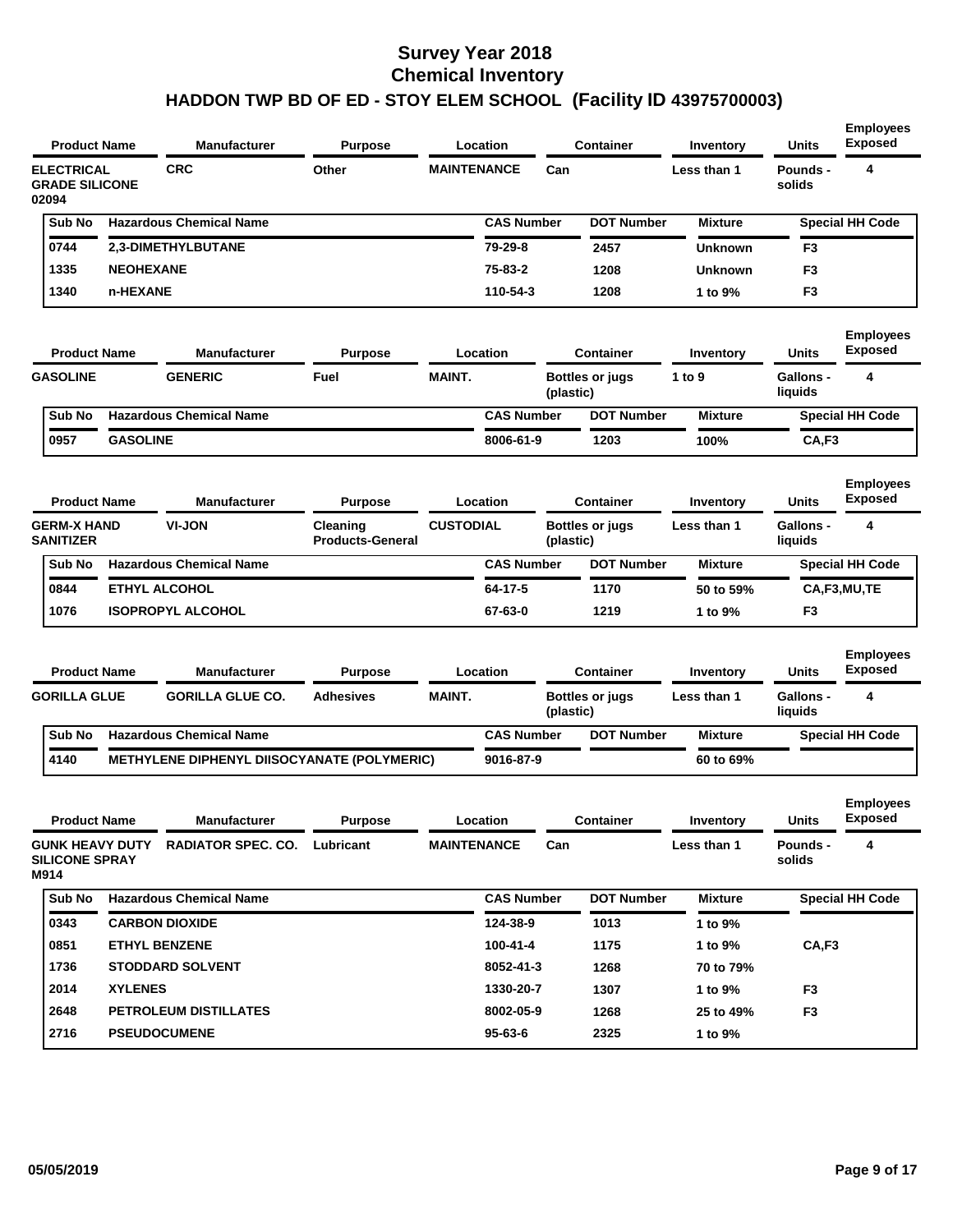| <b>Product Name</b>                                     |                 | <b>Manufacturer</b>            | <b>Purpose</b>                                    |                    | Location          |           | <b>Container</b>       | Inventory      | <b>Units</b>                | <b>Employees</b><br><b>Exposed</b> |
|---------------------------------------------------------|-----------------|--------------------------------|---------------------------------------------------|--------------------|-------------------|-----------|------------------------|----------------|-----------------------------|------------------------------------|
| <b>HARMONY AIR</b><br><b>FRESHENER</b>                  |                 | <b>HILLYARD</b>                | <b>Deodorizer</b>                                 | <b>CUSTODIAL</b>   |                   | (plastic) | <b>Bottles or jugs</b> | 1 to 9         | <b>Gallons -</b><br>liquids | 4                                  |
| Sub No                                                  |                 | <b>Hazardous Chemical Name</b> |                                                   |                    | <b>CAS Number</b> |           | <b>DOT Number</b>      | <b>Mixture</b> |                             | <b>Special HH Code</b>             |
| 1076                                                    |                 | <b>ISOPROPYL ALCOHOL</b>       |                                                   |                    | 67-63-0           |           | 1219                   | 1 to 9%        | F3                          |                                    |
| <b>Product Name</b>                                     |                 | <b>Manufacturer</b>            | <b>Purpose</b>                                    |                    | Location          |           | <b>Container</b>       | Inventory      | Units                       | <b>Employees</b><br><b>Exposed</b> |
| <b>HYDROGEN</b><br><b>PEROXIDE 3</b><br><b>SOLUTION</b> |                 | <b>CUMBERLAND SWAN</b>         | <b>Medical/First Aid</b><br><b>Supplies</b>       | <b>NURSE</b>       |                   | (plastic) | <b>Bottles or jugs</b> | Less than 1    | <b>Gallons -</b><br>liquids | 4                                  |
| Sub No                                                  |                 | <b>Hazardous Chemical Name</b> |                                                   |                    | <b>CAS Number</b> |           | <b>DOT Number</b>      | <b>Mixture</b> |                             | <b>Special HH Code</b>             |
| 1015                                                    |                 | <b>HYDROGEN PEROXIDE</b>       |                                                   |                    | 7722-84-1         |           | 2015                   | 1 to 9%        | CO, MU, R3                  |                                    |
| <b>Product Name</b>                                     |                 | <b>Manufacturer</b>            | <b>Purpose</b>                                    |                    | Location          |           | <b>Container</b>       | Inventory      | <b>Units</b>                | <b>Employees</b><br><b>Exposed</b> |
| <b>IHS FOAM</b><br><b>SANITIZER</b>                     |                 | <b>HILLYARD</b>                | <b>Medical</b><br><b>Disinfectant</b>             | <b>THRU SCHOOL</b> |                   | (plastic) | <b>Bottles or jugs</b> | 1 to $9$       | <b>Gallons -</b><br>liquids | 4                                  |
| Sub No                                                  |                 | <b>Hazardous Chemical Name</b> |                                                   |                    | <b>CAS Number</b> |           | <b>DOT Number</b>      | <b>Mixture</b> |                             | <b>Special HH Code</b>             |
| 0844                                                    |                 | <b>ETHYL ALCOHOL</b>           |                                                   |                    | 64-17-5           |           | 1170                   | 60 to 69%      |                             | CA,F3,MU,TE                        |
| 1076                                                    |                 | <b>ISOPROPYL ALCOHOL</b>       |                                                   |                    | 67-63-0           |           | 1219                   | 1 to 9%        | F3                          |                                    |
| 3319                                                    | <b>GLYCERIN</b> |                                |                                                   |                    | $56 - 81 - 5$     |           |                        | 1 to 9%        |                             |                                    |
| <b>Product Name</b>                                     |                 | <b>Manufacturer</b>            | <b>Purpose</b>                                    |                    | Location          |           | <b>Container</b>       | Inventory      | Units                       | <b>Employees</b><br><b>Exposed</b> |
| <b>ISAGEL</b>                                           |                 | <b>COLOPLAST CORP.</b>         | Cleaning<br><b>Products-General</b>               | <b>ART</b>         |                   | (plastic) | <b>Bottles or jugs</b> | Less than 1    | <b>Gallons -</b><br>liquids | 4                                  |
| Sub No                                                  |                 | <b>Hazardous Chemical Name</b> |                                                   |                    | <b>CAS Number</b> |           | <b>DOT Number</b>      | <b>Mixture</b> |                             | <b>Special HH Code</b>             |
| 0844                                                    |                 | <b>ETHYL ALCOHOL</b>           |                                                   |                    | 64-17-5           |           | 1170                   | 70 to 79%      |                             | CA,F3,MU,TE                        |
| <b>Product Name</b>                                     |                 | <b>Manufacturer</b>            | <b>Purpose</b>                                    |                    | Location          |           | <b>Container</b>       | Inventory      | Units                       | <b>Employees</b><br>Exposed        |
| <b>ISOPROPYL</b><br><b>ALCOHOL 70</b>                   |                 | <b>CUMBERLAND SWAN</b>         | <b>Medical/First Aid NURSE</b><br><b>Supplies</b> |                    |                   | (plastic) | <b>Bottles or jugs</b> | Less than 1    | Gallons -<br>liquids        |                                    |
| Sub No                                                  |                 | <b>Hazardous Chemical Name</b> |                                                   |                    | <b>CAS Number</b> |           | <b>DOT Number</b>      | <b>Mixture</b> |                             | <b>Special HH Code</b>             |
| 1076                                                    |                 | <b>ISOPROPYL ALCOHOL</b>       |                                                   |                    | 67-63-0           |           | 1219                   | 70 to 79%      | F3                          |                                    |
| <b>Product Name</b>                                     |                 | <b>Manufacturer</b>            | <b>Purpose</b>                                    |                    | Location          |           | <b>Container</b>       | Inventory      | Units                       | <b>Employees</b><br><b>Exposed</b> |
| <b>JEWEL EXT. WEAR</b><br><b>FLOOR FINISH</b>           |                 | <b>CAMDEN BAG</b>              | <b>Floor Wax</b>                                  | <b>MAINT.</b>      |                   |           | <b>Plastic drum</b>    | 10 to 99       | <b>Gallons -</b><br>liquids | 4                                  |
| Sub No                                                  |                 | <b>Hazardous Chemical Name</b> |                                                   |                    | <b>CAS Number</b> |           | <b>DOT Number</b>      | <b>Mixture</b> |                             | <b>Special HH Code</b>             |
| 0773                                                    |                 | <b>DI-n-BUTYL PHTHALATE</b>    |                                                   |                    | 84-74-2           |           | 3082                   | 1 to 9%        | <b>TE</b>                   |                                    |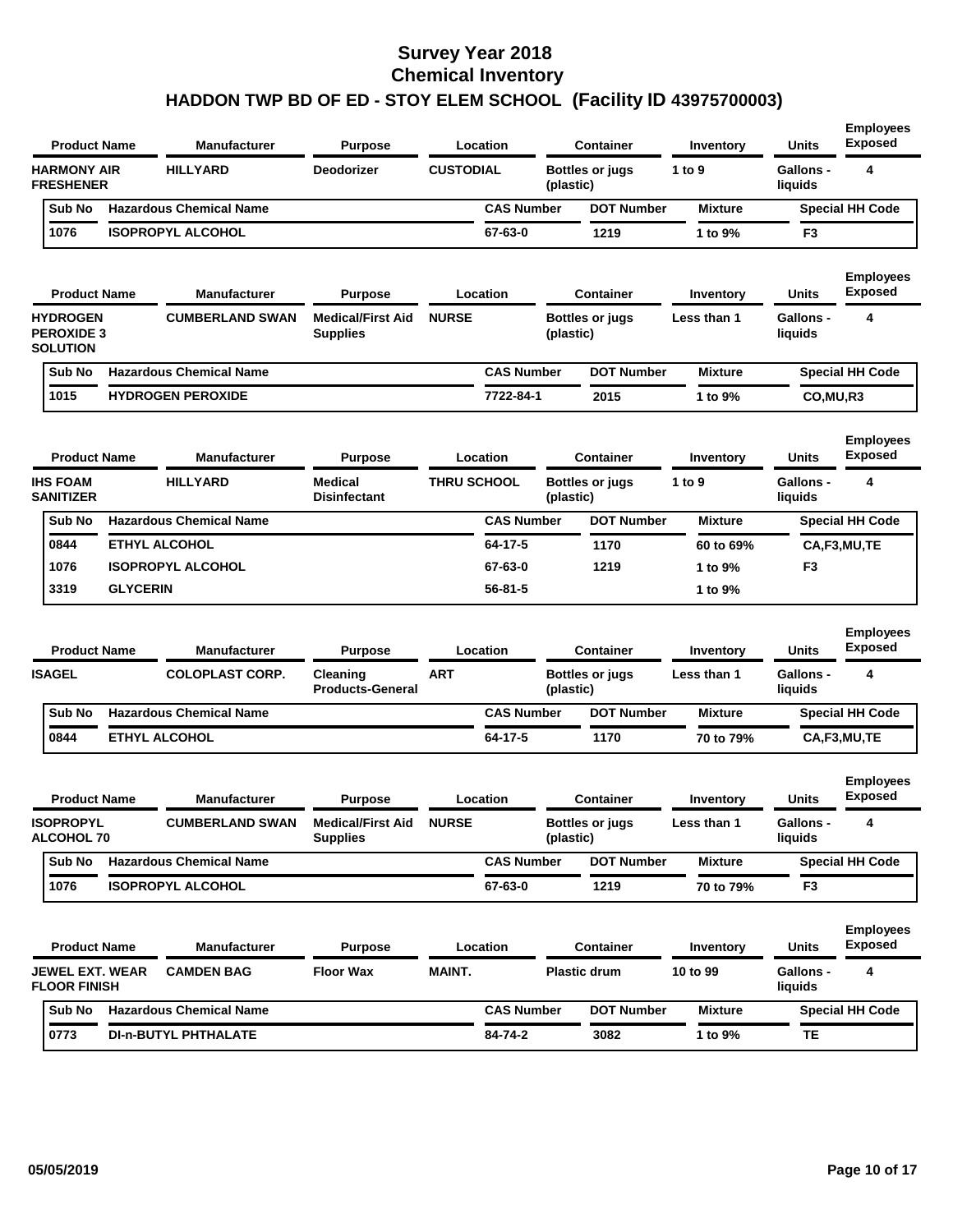|             | <b>Product Name</b>                                              |                  | <b>Manufacturer</b>                 | <b>Purpose</b>                                        |                  | Location          |           | Container                                  | Inventory                  | <b>Units</b>                                | <b>Employees</b><br><b>Exposed</b>      |
|-------------|------------------------------------------------------------------|------------------|-------------------------------------|-------------------------------------------------------|------------------|-------------------|-----------|--------------------------------------------|----------------------------|---------------------------------------------|-----------------------------------------|
| <b>PLUS</b> | <b>JEWEL MOP STRIP</b>                                           |                  | <b>CAMDEN BAG</b>                   | Cleaning<br><b>Products-General</b>                   | <b>CUSTODIAL</b> |                   | (plastic) | <b>Bottles or jugs</b>                     | 10 to 99                   | <b>Gallons -</b><br>liquids                 | 4                                       |
|             | Sub No                                                           |                  | <b>Hazardous Chemical Name</b>      |                                                       |                  | <b>CAS Number</b> |           | <b>DOT Number</b>                          | <b>Mixture</b>             |                                             | <b>Special HH Code</b>                  |
|             | 0275                                                             |                  | <b>2-BUTOXY ETHANOL</b>             |                                                       |                  | 111-76-2          |           | 2369                                       | 10 to 24%                  | <b>CA</b>                                   |                                         |
|             | 0835                                                             |                  | <b>ETHANOLAMINE</b>                 |                                                       |                  | 141-43-5          |           | 2491                                       | 10 to 24%                  | CO                                          |                                         |
|             | 0878                                                             |                  | <b>ETHYLENE GLYCOL</b>              |                                                       |                  | $107 - 21 - 1$    |           | 3082                                       | 1 to 9%                    |                                             |                                         |
|             | <b>Product Name</b>                                              |                  | <b>Manufacturer</b>                 | <b>Purpose</b>                                        |                  | Location          |           | <b>Container</b>                           | Inventory                  | <b>Units</b>                                | <b>Employees</b><br><b>Exposed</b>      |
| 1306        | <b>KRYLON</b><br><b>WORKABLE FIXITIF</b>                         |                  | <b>SHERWIN WILLIAMS</b>             | <b>Adhesives</b>                                      | <b>ART</b>       |                   | Can       |                                            | 1 to 9                     | Pounds -<br>solids                          | 4                                       |
|             | Sub No                                                           |                  | <b>Hazardous Chemical Name</b>      |                                                       |                  | <b>CAS Number</b> |           | <b>DOT Number</b>                          | <b>Mixture</b>             |                                             | <b>Special HH Code</b>                  |
|             | 0006                                                             | <b>ACETONE</b>   |                                     |                                                       |                  | 67-64-1           |           | 1090                                       | 50 to 59%                  | F <sub>3</sub>                              |                                         |
|             | 0273                                                             | <b>BUTANE</b>    |                                     |                                                       |                  | 106-97-8          |           | 1011                                       | 10 to 24%                  | F4                                          |                                         |
|             | 0275                                                             |                  | <b>2-BUTOXY ETHANOL</b>             |                                                       |                  | 111-76-2          |           | 2369                                       | 1 to 9%                    | СA                                          |                                         |
|             | 1076                                                             |                  | <b>ISOPROPYL ALCOHOL</b>            |                                                       |                  | 67-63-0           |           | 1219                                       | 1 to 9%                    | F3                                          |                                         |
|             | 1594                                                             | <b>PROPANE</b>   |                                     |                                                       |                  | 74-98-6           |           | 1978                                       | 10 to 24%                  | F4                                          |                                         |
|             | <b>Product Name</b><br><b>LC-10 LIME SCALE</b><br><b>REMOVER</b> |                  | <b>Manufacturer</b><br><b>INDCO</b> | <b>Purpose</b><br>Cleaning<br><b>Products-General</b> | <b>CUSTODIAL</b> | Location          | (plastic) | <b>Container</b><br><b>Bottles or jugs</b> | <b>Inventory</b><br>1 to 9 | <b>Units</b><br><b>Gallons -</b><br>liquids | <b>Employees</b><br><b>Exposed</b><br>4 |
|             | Sub No                                                           |                  | <b>Hazardous Chemical Name</b>      |                                                       |                  | <b>CAS Number</b> |           | <b>DOT Number</b>                          | <b>Mixture</b>             |                                             | <b>Special HH Code</b>                  |
|             | 1516                                                             |                  | <b>PHOSPHORIC ACID</b>              |                                                       |                  | 7664-38-2         |           | 1805                                       | Unknown                    | <b>CO</b>                                   |                                         |
|             | <b>Product Name</b>                                              |                  | <b>Manufacturer</b>                 | <b>Purpose</b>                                        |                  | Location          |           | <b>Container</b>                           | <b>Inventory</b>           | <b>Units</b>                                | <b>Employees</b><br><b>Exposed</b>      |
|             | <b>LYSOL BRAND III</b><br><b>I.C. SPRAY</b>                      |                  | <b>RECKITT BENCKISER</b>            | Cleaning<br><b>Products-General</b>                   | <b>CUSTODIAL</b> |                   | Can       |                                            | 1 to 9                     | <b>Pounds -</b><br>solids                   | 4                                       |
|             | Sub No                                                           |                  | <b>Hazardous Chemical Name</b>      |                                                       |                  | <b>CAS Number</b> |           | <b>DOT Number</b>                          | <b>Mixture</b>             |                                             | <b>Special HH Code</b>                  |
|             | 0273                                                             | <b>BUTANE</b>    |                                     |                                                       |                  | 106-97-8          |           | 1011                                       | 10 to 24%                  | F4                                          |                                         |
|             | 0844                                                             |                  | <b>ETHYL ALCOHOL</b>                |                                                       |                  | 64-17-5           |           | 1170                                       | 60 to 69%                  |                                             | CA,F3,MU,TE                             |
|             | 1594                                                             | <b>PROPANE</b>   |                                     |                                                       |                  | 74-98-6           |           | 1978                                       | 1 to 9%                    | F4                                          |                                         |
|             | <b>Product Name</b>                                              |                  | <b>Manufacturer</b>                 | <b>Purpose</b>                                        |                  | Location          |           | <b>Container</b>                           | Inventory                  | <b>Units</b>                                | <b>Employees</b><br><b>Exposed</b>      |
|             | <b>MISTY ASPIRE</b><br><b>BASEBOARD</b><br><b>STRIPPER</b>       |                  | <b>AMREP</b>                        | Cleaning<br><b>Products-General</b>                   | <b>CUSTODIAL</b> |                   | Can       |                                            | 1 to 9                     | Pounds -<br>solids                          | 4                                       |
|             | Sub No                                                           |                  | <b>Hazardous Chemical Name</b>      |                                                       |                  | <b>CAS Number</b> |           | <b>DOT Number</b>                          | <b>Mixture</b>             |                                             | <b>Special HH Code</b>                  |
|             | 0835                                                             |                  | <b>ETHANOLAMINE</b>                 |                                                       |                  | 141-43-5          |           | 2491                                       | 1 to 9%                    | CO                                          |                                         |
|             | 1040                                                             | <b>ISOBUTANE</b> |                                     |                                                       |                  | 75-28-5           |           | 1969                                       | 1 to 9%                    | F4                                          |                                         |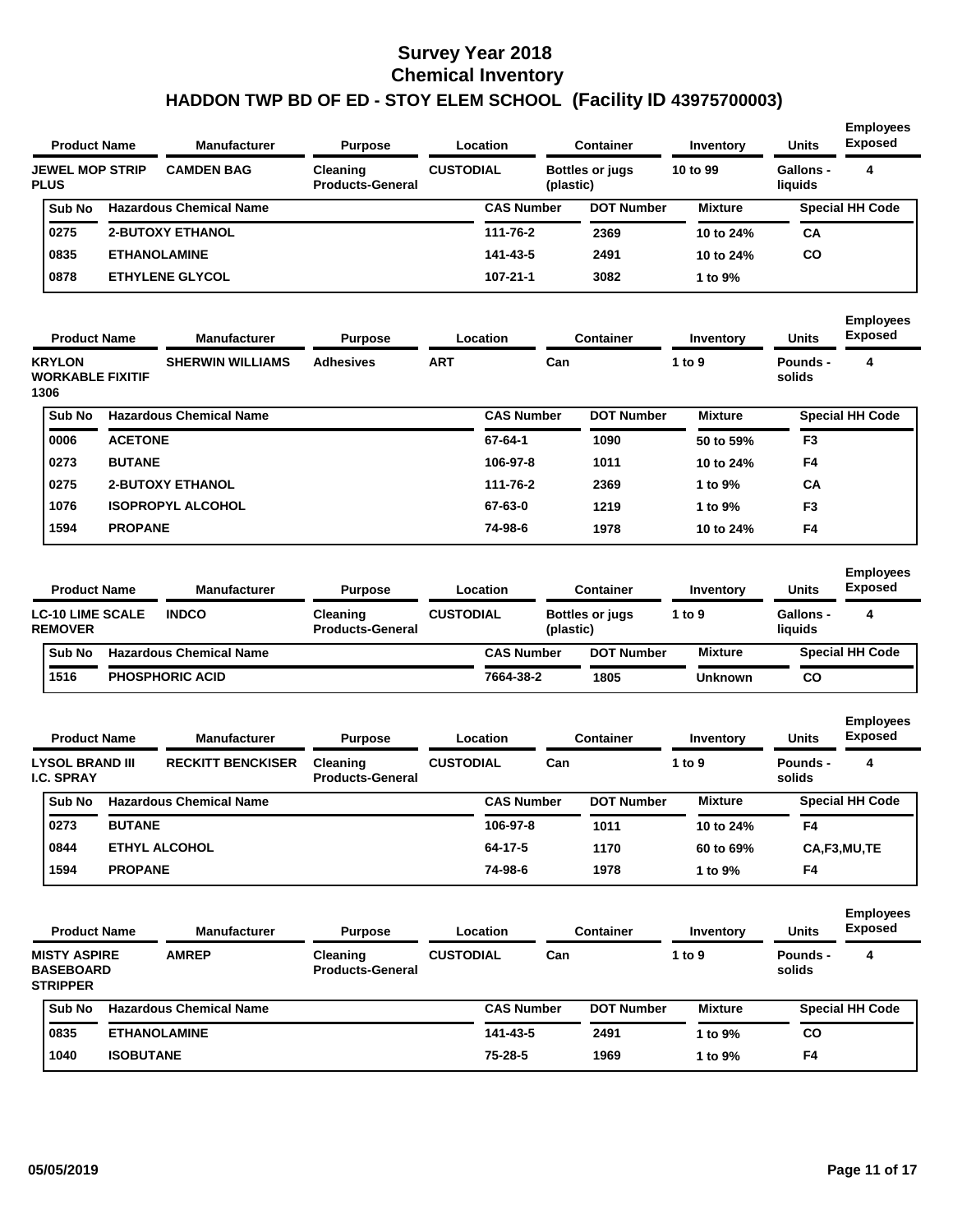| <b>Product Name</b>                      |                  | <b>Manufacturer</b>                     | <b>Purpose</b>                                     |                  | Location          |           | <b>Container</b>       | Inventory      | <b>Units</b>                | <b>Employees</b><br><b>Exposed</b> |
|------------------------------------------|------------------|-----------------------------------------|----------------------------------------------------|------------------|-------------------|-----------|------------------------|----------------|-----------------------------|------------------------------------|
| <b>MISTY ASPIRE HD</b><br><b>CLEANER</b> |                  | <b>AMREP</b>                            | Cleaning<br><b>Products-General</b>                | <b>CUSTODIAL</b> |                   | Can       |                        | 1 to 9         | Pounds -<br>solids          | 4                                  |
| Sub No                                   |                  | <b>Hazardous Chemical Name</b>          |                                                    |                  | <b>CAS Number</b> |           | <b>DOT Number</b>      | <b>Mixture</b> |                             | <b>Special HH Code</b>             |
| 1040                                     | <b>ISOBUTANE</b> |                                         |                                                    |                  | 75-28-5           |           | 1969                   | 1 to 9%        | F4                          |                                    |
| <b>Product Name</b>                      |                  | <b>Manufacturer</b>                     | <b>Purpose</b>                                     |                  | Location          |           | Container              | Inventory      | <b>Units</b>                | <b>Employees</b><br><b>Exposed</b> |
| <b>MISTY SUMMER</b><br><b>BREEZE</b>     |                  | <b>AMREP</b>                            | <b>Deodorizer</b>                                  | <b>CUSTODIAL</b> |                   | Can       |                        | 1 to 9         | Pounds -<br>solids          | 4                                  |
| Sub No                                   |                  | <b>Hazardous Chemical Name</b>          |                                                    |                  | <b>CAS Number</b> |           | <b>DOT Number</b>      | <b>Mixture</b> |                             | <b>Special HH Code</b>             |
| 0006                                     | <b>ACETONE</b>   |                                         |                                                    |                  | 67-64-1           |           | 1090                   | <b>Unknown</b> | F3                          |                                    |
| 1040                                     | <b>ISOBUTANE</b> |                                         |                                                    |                  | 75-28-5           |           | 1969                   | 25 to 49%      | F4                          |                                    |
| 1594                                     | <b>PROPANE</b>   |                                         |                                                    |                  | 74-98-6           |           | 1978                   | 10 to 24%      | F4                          |                                    |
| <b>Product Name</b>                      |                  | <b>Manufacturer</b>                     | <b>Purpose</b>                                     |                  | Location          |           | <b>Container</b>       | Inventory      | <b>Units</b>                | <b>Employees</b><br><b>Exposed</b> |
| <b>OIL BASED PAINTS</b>                  |                  | <b>ASSORTED</b>                         | Paint (Spray, Oil<br><b>Based, Latex</b><br>Based) | <b>MAINT.</b>    |                   | Can       |                        | 1 to 9         | <b>Gallons -</b><br>liquids | 4                                  |
| Sub No                                   |                  | <b>Hazardous Chemical Name</b>          |                                                    |                  | <b>CAS Number</b> |           | <b>DOT Number</b>      | <b>Mixture</b> |                             | <b>Special HH Code</b>             |
| 0006                                     | <b>ACETONE</b>   |                                         |                                                    |                  | 67-64-1           |           | 1090                   | <b>Unknown</b> | F <sub>3</sub>              |                                    |
| 0273                                     | <b>BUTANE</b>    |                                         |                                                    |                  | 106-97-8          |           | 1011                   | <b>Unknown</b> | F4                          |                                    |
| 0275                                     |                  | <b>2-BUTOXY ETHANOL</b>                 |                                                    |                  | 111-76-2          |           | 2369                   | <b>Unknown</b> | СA                          |                                    |
| 0342                                     |                  | <b>CARBON BLACK</b>                     |                                                    |                  | 1333-86-4         |           | 1361                   | <b>Unknown</b> | CA                          |                                    |
| 0851                                     |                  | <b>ETHYL BENZENE</b>                    |                                                    |                  | 100-41-4          |           | 1175                   | <b>Unknown</b> | CA,F3                       |                                    |
| 1340                                     | n-HEXANE         |                                         |                                                    |                  | 110-54-3          |           | 1208                   | <b>Unknown</b> | F <sub>3</sub>              |                                    |
| 1594                                     | <b>PROPANE</b>   |                                         |                                                    |                  | 74-98-6           |           | 1978                   | <b>Unknown</b> | F4                          |                                    |
| 1861                                     |                  | <b>TITANIUM DIOXIDE</b>                 |                                                    |                  | 13463-67-7        |           |                        | <b>Unknown</b> |                             |                                    |
| 1866                                     | <b>TOLUENE</b>   |                                         |                                                    |                  | 108-88-3          |           | 1294                   | <b>Unknown</b> | F <sub>3</sub> ,TE          |                                    |
| 2014                                     | <b>XYLENES</b>   |                                         |                                                    |                  | 1330-20-7         |           | 1307                   | <b>Unknown</b> | F3                          |                                    |
| <b>Product Name</b>                      |                  | <b>Manufacturer</b>                     | <b>Purpose</b>                                     |                  | Location          |           | <b>Container</b>       | Inventory      | <b>Units</b>                | <b>Employees</b><br><b>Exposed</b> |
| OXYGEN,<br><b>COMPRESSED</b>             |                  | <b>GENERIC</b>                          | <b>Medical/First Aid</b><br><b>Supplies</b>        | <b>NURSE</b>     |                   | Cylinder  |                        | 10 to 99       | Cubic Ft -<br>gases         | 4                                  |
| Sub No                                   |                  | <b>Hazardous Chemical Name</b>          |                                                    |                  | <b>CAS Number</b> |           | <b>DOT Number</b>      | <b>Mixture</b> |                             | <b>Special HH Code</b>             |
| 1448                                     | <b>OXYGEN</b>    |                                         |                                                    |                  | 7782-44-7         |           | 1072                   | 100%           |                             |                                    |
| <b>Product Name</b>                      |                  | <b>Manufacturer</b>                     | <b>Purpose</b>                                     |                  | Location          |           | <b>Container</b>       | Inventory      | <b>Units</b>                | <b>Employees</b><br><b>Exposed</b> |
| <b>PANTASTIC</b>                         |                  | <b>ECOLAB</b>                           | Cleaning<br><b>Products-General</b>                | <b>KITCHEN</b>   |                   | (plastic) | <b>Bottles or jugs</b> | Less than 1    | <b>Gallons -</b><br>liquids | 4                                  |
| Sub No                                   |                  | <b>Hazardous Chemical Name</b>          |                                                    |                  | <b>CAS Number</b> |           | <b>DOT Number</b>      | <b>Mixture</b> |                             | <b>Special HH Code</b>             |
| 0844                                     |                  | ETHYL ALCOHOL                           |                                                    |                  | 64-17-5           |           | 1170                   | 1 to 9%        |                             | CA,F3,MU,TE                        |
| 1698                                     |                  | SODIUM DODECYLBENZENE SULFONATE         |                                                    |                  | 25155-30-0        |           | 3077                   | 10 to 24%      |                             |                                    |
| 1905                                     |                  | TRIETHANOLAMINE DODECYLBENZENESULFONATE |                                                    |                  | 27323-41-7        |           | 9151                   | 1 to 9%        |                             |                                    |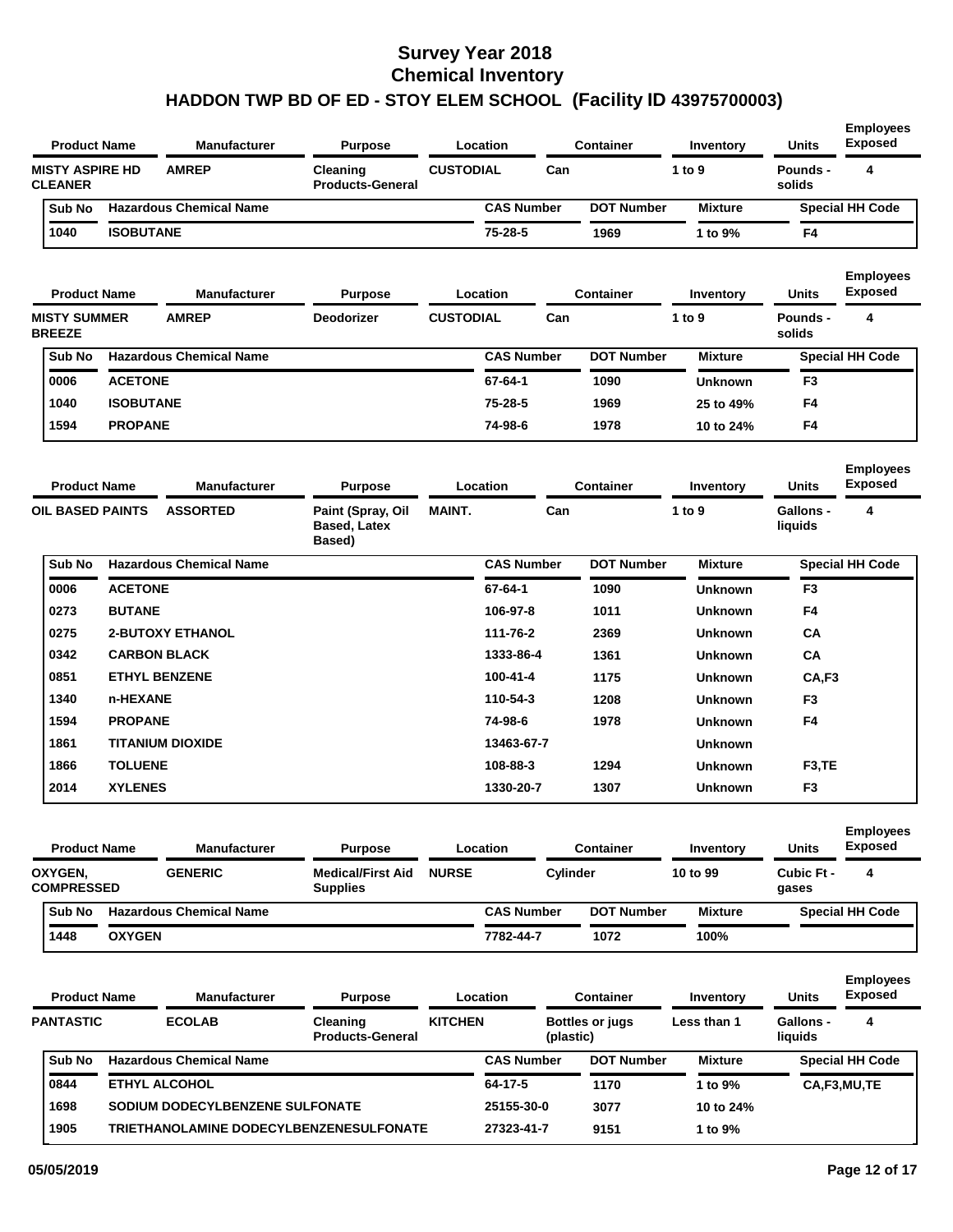| <b>CUSTOM BLDG.</b><br>Other<br><b>MAINTENANCE</b><br>4<br><b>PLASTER OF PARIS</b><br><b>Bag</b><br>1 to 9<br><b>Pounds -</b><br><b>PRODUCTS</b><br>solids<br>Sub No<br><b>Hazardous Chemical Name</b><br><b>CAS Number</b><br><b>DOT Number</b><br><b>Mixture</b><br><b>Special HH Code</b><br>4003<br><b>CALCIUM SULFATE</b><br>7778-18-9<br>100%<br><b>Employees</b><br><b>Exposed</b><br><b>Product Name</b><br><b>Manufacturer</b><br>Location<br><b>Container</b><br><b>Units</b><br><b>Purpose</b><br>Inventory<br><b>POWERHOUSE</b><br><b>PERSONAL CARE</b><br><b>CUSTODIAL</b><br>Can<br>Less than 1<br>4<br>Cleaning<br>Pounds -<br><b>GLASS/SURFACE</b><br><b>PRODUCTS</b><br><b>Products-General</b><br>solids<br><b>CLEANER</b><br>Sub No<br><b>Hazardous Chemical Name</b><br><b>CAS Number</b><br><b>DOT Number</b><br><b>Special HH Code</b><br><b>Mixture</b><br>0273<br><b>BUTANE</b><br>106-97-8<br>1011<br>F4<br>1 to 9%<br>0275<br><b>2-BUTOXY ETHANOL</b><br>111-76-2<br>2369<br>СA<br>1 to 9%<br>0844<br><b>ETHYL ALCOHOL</b><br>64-17-5<br>1170<br>1 to 9%<br>CA,F3,MU,TE<br>1040<br><b>ISOBUTANE</b><br>75-28-5<br>1969<br>1 to 9%<br>F4<br>1076<br><b>ISOPROPYL ALCOHOL</b><br>67-63-0<br>1219<br>1 to 9%<br>F <sub>3</sub><br>1315<br><b>MORPHOLINE</b><br>110-91-8<br>2054<br>CO,F <sub>3</sub><br>1 to 9%<br>1594<br><b>PROPANE</b><br>74-98-6<br>1978<br>F4<br>1 to 9%<br>2258<br><b>SODIUM NITRITE</b><br>7632-00-0<br>1500<br>1 to 9%<br><b>Employees</b><br><b>Exposed</b><br><b>Product Name</b><br><b>Manufacturer</b><br>Location<br><b>Container</b><br><b>Units</b><br><b>Purpose</b><br>Inventory<br><b>MAINT.</b><br>4<br>PPG 7-540 GRAFFITI PPG<br>Other<br>1 to 9<br><b>Gallons -</b><br><b>Bottles or jugs</b><br><b>REMOVER</b><br>(plastic)<br>liquids<br>Sub No<br><b>Hazardous Chemical Name</b><br><b>CAS Number</b><br><b>DOT Number</b><br><b>Special HH Code</b><br><b>Mixture</b><br>0804<br>DIPROPYLENE GLYCOL METHYL ETHER<br>34590-94-8<br><b>Unknown</b><br>4145<br><b>DIMETHYL SULFOXIDE</b><br>67-68-5<br><b>TE</b><br>1993<br><b>Unknown</b><br><b>Employees</b><br><b>Exposed</b><br><b>Product Name</b><br><b>Manufacturer</b><br><b>Units</b><br><b>Purpose</b><br>Location<br>Container<br>Inventory<br><b>PRO DOPE</b><br><b>HERCULES</b><br><b>MAINTENANCE</b><br>4<br>Sealant<br><b>Bottles or jugs</b><br>Less than 1<br><b>Gallons -</b><br>(plastic)<br>liquids<br>Sub No<br><b>Hazardous Chemical Name</b><br><b>CAS Number</b><br><b>DOT Number</b><br><b>Mixture</b><br><b>Special HH Code</b><br>1660<br>SILICA, QUARTZ<br>CA<br>14808-60-7<br>1 to 9%<br>4001<br><b>CALCIUM CARBONATE</b><br>1317-65-3<br>60 to 69%<br>4016<br><b>KAOLIN</b><br>1332-58-7<br>10 to 24%<br><b>Employees</b><br><b>Exposed</b><br><b>Product Name</b><br><b>Manufacturer</b><br>Location<br><b>Container</b><br><b>Units</b><br><b>Purpose</b><br>Inventory<br><b>PURELL ADVANCED</b><br><b>GOJO INDUSTRIES</b><br><b>CUSTODIAL</b><br><b>Bottles or jugs</b><br>Less than 1<br><b>Gallons -</b><br>4<br>Cleaning<br><b>INSTANT HAND</b><br><b>Products-General</b><br>liquids<br>(plastic)<br><b>SANITIZER</b><br>Sub No<br><b>Hazardous Chemical Name</b><br><b>CAS Number</b><br><b>DOT Number</b><br><b>Mixture</b><br><b>Special HH Code</b><br><b>ETHYL ALCOHOL</b><br>64-17-5<br>0844<br>1170<br>CA,F3,MU,TE<br>60 to 69%<br>1076<br><b>ISOPROPYL ALCOHOL</b><br>67-63-0<br>1219<br>F <sub>3</sub><br>1 to 9% | <b>Product Name</b> | <b>Manufacturer</b> | <b>Purpose</b> | Location | <b>Container</b> | Inventory | <b>Units</b> | <b>Employees</b><br><b>Exposed</b> |
|------------------------------------------------------------------------------------------------------------------------------------------------------------------------------------------------------------------------------------------------------------------------------------------------------------------------------------------------------------------------------------------------------------------------------------------------------------------------------------------------------------------------------------------------------------------------------------------------------------------------------------------------------------------------------------------------------------------------------------------------------------------------------------------------------------------------------------------------------------------------------------------------------------------------------------------------------------------------------------------------------------------------------------------------------------------------------------------------------------------------------------------------------------------------------------------------------------------------------------------------------------------------------------------------------------------------------------------------------------------------------------------------------------------------------------------------------------------------------------------------------------------------------------------------------------------------------------------------------------------------------------------------------------------------------------------------------------------------------------------------------------------------------------------------------------------------------------------------------------------------------------------------------------------------------------------------------------------------------------------------------------------------------------------------------------------------------------------------------------------------------------------------------------------------------------------------------------------------------------------------------------------------------------------------------------------------------------------------------------------------------------------------------------------------------------------------------------------------------------------------------------------------------------------------------------------------------------------------------------------------------------------------------------------------------------------------------------------------------------------------------------------------------------------------------------------------------------------------------------------------------------------------------------------------------------------------------------------------------------------------------------------------------------------------------------------------------------------------------------------------------------------------------------------------------------------------------------------------------------------------------------------------------------------------------------------------------------------------------------------------------------------------------------------------------------------------------------------------------|---------------------|---------------------|----------------|----------|------------------|-----------|--------------|------------------------------------|
|                                                                                                                                                                                                                                                                                                                                                                                                                                                                                                                                                                                                                                                                                                                                                                                                                                                                                                                                                                                                                                                                                                                                                                                                                                                                                                                                                                                                                                                                                                                                                                                                                                                                                                                                                                                                                                                                                                                                                                                                                                                                                                                                                                                                                                                                                                                                                                                                                                                                                                                                                                                                                                                                                                                                                                                                                                                                                                                                                                                                                                                                                                                                                                                                                                                                                                                                                                                                                                                                              |                     |                     |                |          |                  |           |              |                                    |
|                                                                                                                                                                                                                                                                                                                                                                                                                                                                                                                                                                                                                                                                                                                                                                                                                                                                                                                                                                                                                                                                                                                                                                                                                                                                                                                                                                                                                                                                                                                                                                                                                                                                                                                                                                                                                                                                                                                                                                                                                                                                                                                                                                                                                                                                                                                                                                                                                                                                                                                                                                                                                                                                                                                                                                                                                                                                                                                                                                                                                                                                                                                                                                                                                                                                                                                                                                                                                                                                              |                     |                     |                |          |                  |           |              |                                    |
|                                                                                                                                                                                                                                                                                                                                                                                                                                                                                                                                                                                                                                                                                                                                                                                                                                                                                                                                                                                                                                                                                                                                                                                                                                                                                                                                                                                                                                                                                                                                                                                                                                                                                                                                                                                                                                                                                                                                                                                                                                                                                                                                                                                                                                                                                                                                                                                                                                                                                                                                                                                                                                                                                                                                                                                                                                                                                                                                                                                                                                                                                                                                                                                                                                                                                                                                                                                                                                                                              |                     |                     |                |          |                  |           |              |                                    |
|                                                                                                                                                                                                                                                                                                                                                                                                                                                                                                                                                                                                                                                                                                                                                                                                                                                                                                                                                                                                                                                                                                                                                                                                                                                                                                                                                                                                                                                                                                                                                                                                                                                                                                                                                                                                                                                                                                                                                                                                                                                                                                                                                                                                                                                                                                                                                                                                                                                                                                                                                                                                                                                                                                                                                                                                                                                                                                                                                                                                                                                                                                                                                                                                                                                                                                                                                                                                                                                                              |                     |                     |                |          |                  |           |              |                                    |
|                                                                                                                                                                                                                                                                                                                                                                                                                                                                                                                                                                                                                                                                                                                                                                                                                                                                                                                                                                                                                                                                                                                                                                                                                                                                                                                                                                                                                                                                                                                                                                                                                                                                                                                                                                                                                                                                                                                                                                                                                                                                                                                                                                                                                                                                                                                                                                                                                                                                                                                                                                                                                                                                                                                                                                                                                                                                                                                                                                                                                                                                                                                                                                                                                                                                                                                                                                                                                                                                              |                     |                     |                |          |                  |           |              |                                    |
|                                                                                                                                                                                                                                                                                                                                                                                                                                                                                                                                                                                                                                                                                                                                                                                                                                                                                                                                                                                                                                                                                                                                                                                                                                                                                                                                                                                                                                                                                                                                                                                                                                                                                                                                                                                                                                                                                                                                                                                                                                                                                                                                                                                                                                                                                                                                                                                                                                                                                                                                                                                                                                                                                                                                                                                                                                                                                                                                                                                                                                                                                                                                                                                                                                                                                                                                                                                                                                                                              |                     |                     |                |          |                  |           |              |                                    |
|                                                                                                                                                                                                                                                                                                                                                                                                                                                                                                                                                                                                                                                                                                                                                                                                                                                                                                                                                                                                                                                                                                                                                                                                                                                                                                                                                                                                                                                                                                                                                                                                                                                                                                                                                                                                                                                                                                                                                                                                                                                                                                                                                                                                                                                                                                                                                                                                                                                                                                                                                                                                                                                                                                                                                                                                                                                                                                                                                                                                                                                                                                                                                                                                                                                                                                                                                                                                                                                                              |                     |                     |                |          |                  |           |              |                                    |
|                                                                                                                                                                                                                                                                                                                                                                                                                                                                                                                                                                                                                                                                                                                                                                                                                                                                                                                                                                                                                                                                                                                                                                                                                                                                                                                                                                                                                                                                                                                                                                                                                                                                                                                                                                                                                                                                                                                                                                                                                                                                                                                                                                                                                                                                                                                                                                                                                                                                                                                                                                                                                                                                                                                                                                                                                                                                                                                                                                                                                                                                                                                                                                                                                                                                                                                                                                                                                                                                              |                     |                     |                |          |                  |           |              |                                    |
|                                                                                                                                                                                                                                                                                                                                                                                                                                                                                                                                                                                                                                                                                                                                                                                                                                                                                                                                                                                                                                                                                                                                                                                                                                                                                                                                                                                                                                                                                                                                                                                                                                                                                                                                                                                                                                                                                                                                                                                                                                                                                                                                                                                                                                                                                                                                                                                                                                                                                                                                                                                                                                                                                                                                                                                                                                                                                                                                                                                                                                                                                                                                                                                                                                                                                                                                                                                                                                                                              |                     |                     |                |          |                  |           |              |                                    |
|                                                                                                                                                                                                                                                                                                                                                                                                                                                                                                                                                                                                                                                                                                                                                                                                                                                                                                                                                                                                                                                                                                                                                                                                                                                                                                                                                                                                                                                                                                                                                                                                                                                                                                                                                                                                                                                                                                                                                                                                                                                                                                                                                                                                                                                                                                                                                                                                                                                                                                                                                                                                                                                                                                                                                                                                                                                                                                                                                                                                                                                                                                                                                                                                                                                                                                                                                                                                                                                                              |                     |                     |                |          |                  |           |              |                                    |
|                                                                                                                                                                                                                                                                                                                                                                                                                                                                                                                                                                                                                                                                                                                                                                                                                                                                                                                                                                                                                                                                                                                                                                                                                                                                                                                                                                                                                                                                                                                                                                                                                                                                                                                                                                                                                                                                                                                                                                                                                                                                                                                                                                                                                                                                                                                                                                                                                                                                                                                                                                                                                                                                                                                                                                                                                                                                                                                                                                                                                                                                                                                                                                                                                                                                                                                                                                                                                                                                              |                     |                     |                |          |                  |           |              |                                    |
|                                                                                                                                                                                                                                                                                                                                                                                                                                                                                                                                                                                                                                                                                                                                                                                                                                                                                                                                                                                                                                                                                                                                                                                                                                                                                                                                                                                                                                                                                                                                                                                                                                                                                                                                                                                                                                                                                                                                                                                                                                                                                                                                                                                                                                                                                                                                                                                                                                                                                                                                                                                                                                                                                                                                                                                                                                                                                                                                                                                                                                                                                                                                                                                                                                                                                                                                                                                                                                                                              |                     |                     |                |          |                  |           |              |                                    |
|                                                                                                                                                                                                                                                                                                                                                                                                                                                                                                                                                                                                                                                                                                                                                                                                                                                                                                                                                                                                                                                                                                                                                                                                                                                                                                                                                                                                                                                                                                                                                                                                                                                                                                                                                                                                                                                                                                                                                                                                                                                                                                                                                                                                                                                                                                                                                                                                                                                                                                                                                                                                                                                                                                                                                                                                                                                                                                                                                                                                                                                                                                                                                                                                                                                                                                                                                                                                                                                                              |                     |                     |                |          |                  |           |              |                                    |
|                                                                                                                                                                                                                                                                                                                                                                                                                                                                                                                                                                                                                                                                                                                                                                                                                                                                                                                                                                                                                                                                                                                                                                                                                                                                                                                                                                                                                                                                                                                                                                                                                                                                                                                                                                                                                                                                                                                                                                                                                                                                                                                                                                                                                                                                                                                                                                                                                                                                                                                                                                                                                                                                                                                                                                                                                                                                                                                                                                                                                                                                                                                                                                                                                                                                                                                                                                                                                                                                              |                     |                     |                |          |                  |           |              |                                    |
|                                                                                                                                                                                                                                                                                                                                                                                                                                                                                                                                                                                                                                                                                                                                                                                                                                                                                                                                                                                                                                                                                                                                                                                                                                                                                                                                                                                                                                                                                                                                                                                                                                                                                                                                                                                                                                                                                                                                                                                                                                                                                                                                                                                                                                                                                                                                                                                                                                                                                                                                                                                                                                                                                                                                                                                                                                                                                                                                                                                                                                                                                                                                                                                                                                                                                                                                                                                                                                                                              |                     |                     |                |          |                  |           |              |                                    |
|                                                                                                                                                                                                                                                                                                                                                                                                                                                                                                                                                                                                                                                                                                                                                                                                                                                                                                                                                                                                                                                                                                                                                                                                                                                                                                                                                                                                                                                                                                                                                                                                                                                                                                                                                                                                                                                                                                                                                                                                                                                                                                                                                                                                                                                                                                                                                                                                                                                                                                                                                                                                                                                                                                                                                                                                                                                                                                                                                                                                                                                                                                                                                                                                                                                                                                                                                                                                                                                                              |                     |                     |                |          |                  |           |              |                                    |
|                                                                                                                                                                                                                                                                                                                                                                                                                                                                                                                                                                                                                                                                                                                                                                                                                                                                                                                                                                                                                                                                                                                                                                                                                                                                                                                                                                                                                                                                                                                                                                                                                                                                                                                                                                                                                                                                                                                                                                                                                                                                                                                                                                                                                                                                                                                                                                                                                                                                                                                                                                                                                                                                                                                                                                                                                                                                                                                                                                                                                                                                                                                                                                                                                                                                                                                                                                                                                                                                              |                     |                     |                |          |                  |           |              |                                    |
|                                                                                                                                                                                                                                                                                                                                                                                                                                                                                                                                                                                                                                                                                                                                                                                                                                                                                                                                                                                                                                                                                                                                                                                                                                                                                                                                                                                                                                                                                                                                                                                                                                                                                                                                                                                                                                                                                                                                                                                                                                                                                                                                                                                                                                                                                                                                                                                                                                                                                                                                                                                                                                                                                                                                                                                                                                                                                                                                                                                                                                                                                                                                                                                                                                                                                                                                                                                                                                                                              |                     |                     |                |          |                  |           |              |                                    |
|                                                                                                                                                                                                                                                                                                                                                                                                                                                                                                                                                                                                                                                                                                                                                                                                                                                                                                                                                                                                                                                                                                                                                                                                                                                                                                                                                                                                                                                                                                                                                                                                                                                                                                                                                                                                                                                                                                                                                                                                                                                                                                                                                                                                                                                                                                                                                                                                                                                                                                                                                                                                                                                                                                                                                                                                                                                                                                                                                                                                                                                                                                                                                                                                                                                                                                                                                                                                                                                                              |                     |                     |                |          |                  |           |              |                                    |
|                                                                                                                                                                                                                                                                                                                                                                                                                                                                                                                                                                                                                                                                                                                                                                                                                                                                                                                                                                                                                                                                                                                                                                                                                                                                                                                                                                                                                                                                                                                                                                                                                                                                                                                                                                                                                                                                                                                                                                                                                                                                                                                                                                                                                                                                                                                                                                                                                                                                                                                                                                                                                                                                                                                                                                                                                                                                                                                                                                                                                                                                                                                                                                                                                                                                                                                                                                                                                                                                              |                     |                     |                |          |                  |           |              |                                    |
|                                                                                                                                                                                                                                                                                                                                                                                                                                                                                                                                                                                                                                                                                                                                                                                                                                                                                                                                                                                                                                                                                                                                                                                                                                                                                                                                                                                                                                                                                                                                                                                                                                                                                                                                                                                                                                                                                                                                                                                                                                                                                                                                                                                                                                                                                                                                                                                                                                                                                                                                                                                                                                                                                                                                                                                                                                                                                                                                                                                                                                                                                                                                                                                                                                                                                                                                                                                                                                                                              |                     |                     |                |          |                  |           |              |                                    |
|                                                                                                                                                                                                                                                                                                                                                                                                                                                                                                                                                                                                                                                                                                                                                                                                                                                                                                                                                                                                                                                                                                                                                                                                                                                                                                                                                                                                                                                                                                                                                                                                                                                                                                                                                                                                                                                                                                                                                                                                                                                                                                                                                                                                                                                                                                                                                                                                                                                                                                                                                                                                                                                                                                                                                                                                                                                                                                                                                                                                                                                                                                                                                                                                                                                                                                                                                                                                                                                                              |                     |                     |                |          |                  |           |              |                                    |
|                                                                                                                                                                                                                                                                                                                                                                                                                                                                                                                                                                                                                                                                                                                                                                                                                                                                                                                                                                                                                                                                                                                                                                                                                                                                                                                                                                                                                                                                                                                                                                                                                                                                                                                                                                                                                                                                                                                                                                                                                                                                                                                                                                                                                                                                                                                                                                                                                                                                                                                                                                                                                                                                                                                                                                                                                                                                                                                                                                                                                                                                                                                                                                                                                                                                                                                                                                                                                                                                              |                     |                     |                |          |                  |           |              |                                    |
|                                                                                                                                                                                                                                                                                                                                                                                                                                                                                                                                                                                                                                                                                                                                                                                                                                                                                                                                                                                                                                                                                                                                                                                                                                                                                                                                                                                                                                                                                                                                                                                                                                                                                                                                                                                                                                                                                                                                                                                                                                                                                                                                                                                                                                                                                                                                                                                                                                                                                                                                                                                                                                                                                                                                                                                                                                                                                                                                                                                                                                                                                                                                                                                                                                                                                                                                                                                                                                                                              |                     |                     |                |          |                  |           |              |                                    |
|                                                                                                                                                                                                                                                                                                                                                                                                                                                                                                                                                                                                                                                                                                                                                                                                                                                                                                                                                                                                                                                                                                                                                                                                                                                                                                                                                                                                                                                                                                                                                                                                                                                                                                                                                                                                                                                                                                                                                                                                                                                                                                                                                                                                                                                                                                                                                                                                                                                                                                                                                                                                                                                                                                                                                                                                                                                                                                                                                                                                                                                                                                                                                                                                                                                                                                                                                                                                                                                                              |                     |                     |                |          |                  |           |              |                                    |
|                                                                                                                                                                                                                                                                                                                                                                                                                                                                                                                                                                                                                                                                                                                                                                                                                                                                                                                                                                                                                                                                                                                                                                                                                                                                                                                                                                                                                                                                                                                                                                                                                                                                                                                                                                                                                                                                                                                                                                                                                                                                                                                                                                                                                                                                                                                                                                                                                                                                                                                                                                                                                                                                                                                                                                                                                                                                                                                                                                                                                                                                                                                                                                                                                                                                                                                                                                                                                                                                              |                     |                     |                |          |                  |           |              |                                    |
|                                                                                                                                                                                                                                                                                                                                                                                                                                                                                                                                                                                                                                                                                                                                                                                                                                                                                                                                                                                                                                                                                                                                                                                                                                                                                                                                                                                                                                                                                                                                                                                                                                                                                                                                                                                                                                                                                                                                                                                                                                                                                                                                                                                                                                                                                                                                                                                                                                                                                                                                                                                                                                                                                                                                                                                                                                                                                                                                                                                                                                                                                                                                                                                                                                                                                                                                                                                                                                                                              |                     |                     |                |          |                  |           |              |                                    |
|                                                                                                                                                                                                                                                                                                                                                                                                                                                                                                                                                                                                                                                                                                                                                                                                                                                                                                                                                                                                                                                                                                                                                                                                                                                                                                                                                                                                                                                                                                                                                                                                                                                                                                                                                                                                                                                                                                                                                                                                                                                                                                                                                                                                                                                                                                                                                                                                                                                                                                                                                                                                                                                                                                                                                                                                                                                                                                                                                                                                                                                                                                                                                                                                                                                                                                                                                                                                                                                                              |                     |                     |                |          |                  |           |              |                                    |
|                                                                                                                                                                                                                                                                                                                                                                                                                                                                                                                                                                                                                                                                                                                                                                                                                                                                                                                                                                                                                                                                                                                                                                                                                                                                                                                                                                                                                                                                                                                                                                                                                                                                                                                                                                                                                                                                                                                                                                                                                                                                                                                                                                                                                                                                                                                                                                                                                                                                                                                                                                                                                                                                                                                                                                                                                                                                                                                                                                                                                                                                                                                                                                                                                                                                                                                                                                                                                                                                              |                     |                     |                |          |                  |           |              |                                    |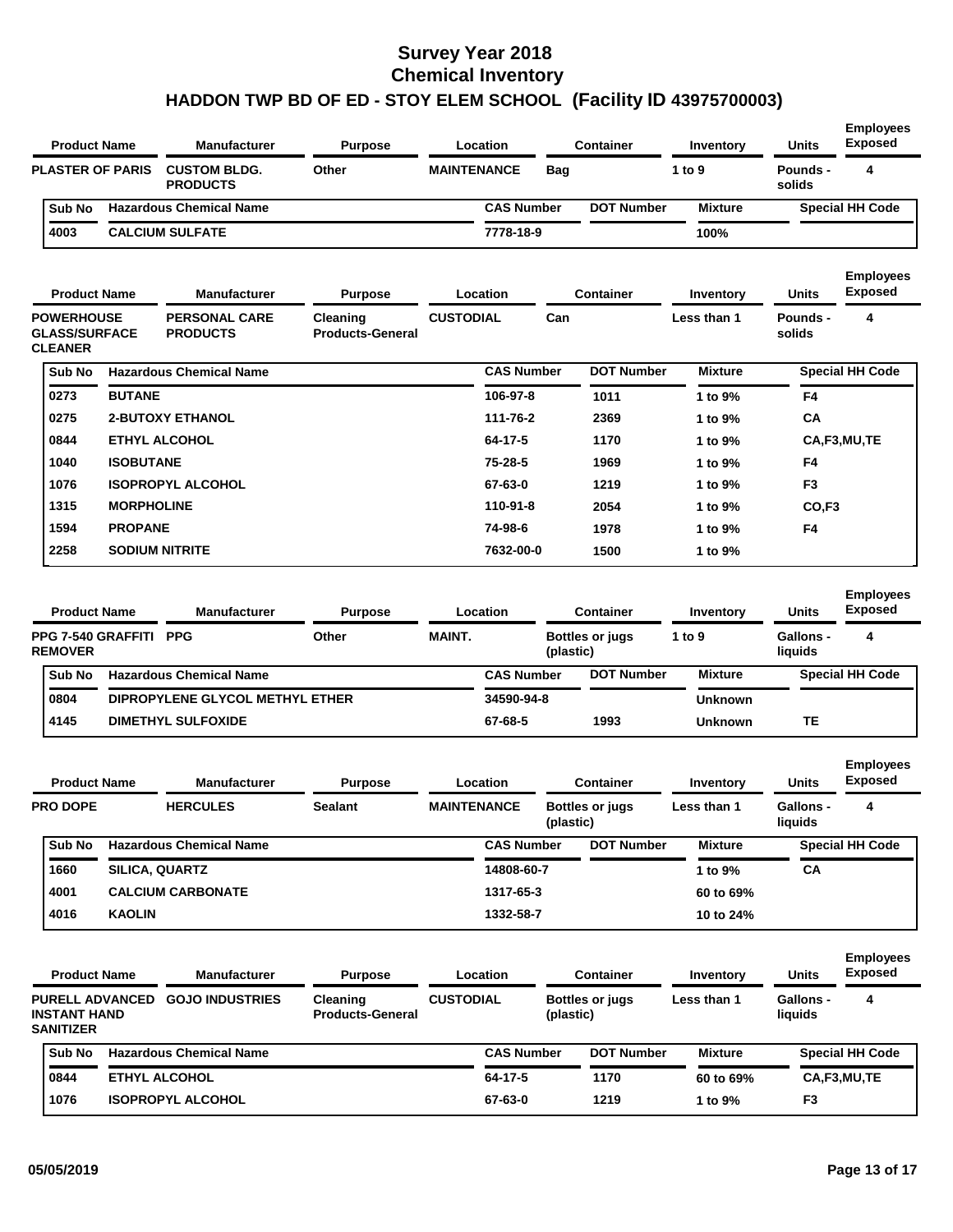| <b>Product Name</b><br><b>PURELL ADVANCED</b><br><b>INSTANT HAND</b> |                     | <b>Manufacturer</b>            | <b>Purpose</b>                        |                    | Location          |           | Container              | Inventory      | <b>Units</b>                | <b>Employees</b><br><b>Exposed</b> |
|----------------------------------------------------------------------|---------------------|--------------------------------|---------------------------------------|--------------------|-------------------|-----------|------------------------|----------------|-----------------------------|------------------------------------|
| <b>SANITIZER FOAM</b>                                                |                     | GOJO IND.                      | Cleaning<br><b>Products-General</b>   | <b>CUSTODIAL</b>   |                   | (plastic) | Bottles or jugs        | 1 to 9         | Gallons -<br>liquids        | 4                                  |
| Sub No                                                               |                     | <b>Hazardous Chemical Name</b> |                                       |                    | <b>CAS Number</b> |           | <b>DOT Number</b>      | <b>Mixture</b> |                             | <b>Special HH Code</b>             |
| 0844                                                                 |                     | <b>ETHYL ALCOHOL</b>           |                                       |                    | 64-17-5           |           | 1170                   | 70 to 79%      |                             | CA,F3,MU,TE                        |
| 1076                                                                 |                     | <b>ISOPROPYL ALCOHOL</b>       |                                       |                    | 67-63-0           |           | 1219                   | 1 to 9%        | F <sub>3</sub>              |                                    |
| <b>Product Name</b>                                                  |                     | <b>Manufacturer</b>            | <b>Purpose</b>                        |                    | Location          |           | <b>Container</b>       | Inventory      | Units                       | <b>Employees</b><br><b>Exposed</b> |
| <b>PURELL INSTANT</b><br><b>HAND SANITIZER</b>                       |                     | GO JO IND.                     | <b>Medical</b><br><b>Disinfectant</b> | <b>THRU SCHOOL</b> |                   | (plastic) | Bottles or jugs        | 1 to 9         | <b>Gallons -</b><br>liquids | 4                                  |
| Sub No                                                               |                     | <b>Hazardous Chemical Name</b> |                                       |                    | <b>CAS Number</b> |           | <b>DOT Number</b>      | <b>Mixture</b> |                             | <b>Special HH Code</b>             |
| 0844                                                                 |                     | <b>ETHYL ALCOHOL</b>           |                                       |                    | 64-17-5           |           | 1170                   | 60 to 69%      |                             | CA,F3,MU,TE                        |
| 1076                                                                 |                     | <b>ISOPROPYL ALCOHOL</b>       |                                       |                    | 67-63-0           |           | 1219                   | 1 to 9%        | F <sub>3</sub>              |                                    |
| 3319                                                                 | <b>GLYCERIN</b>     |                                |                                       |                    | $56 - 81 - 5$     |           |                        | 1 to 9%        |                             |                                    |
| <b>Product Name</b>                                                  |                     | <b>Manufacturer</b>            | <b>Purpose</b>                        |                    | Location          |           | <b>Container</b>       | Inventory      | Units                       | <b>Employees</b><br><b>Exposed</b> |
| <b>REJUVNAL 165</b>                                                  |                     | <b>HILLYARD</b>                | Cleaning<br><b>Products-General</b>   | <b>CUSTODIAL</b>   |                   | (plastic) | <b>Bottles or jugs</b> | 1 to 9         | <b>Gallons -</b><br>liquids | 4                                  |
| Sub No                                                               |                     | <b>Hazardous Chemical Name</b> |                                       |                    | <b>CAS Number</b> |           | <b>DOT Number</b>      | <b>Mixture</b> |                             | <b>Special HH Code</b>             |
| 0844                                                                 |                     | <b>ETHYL ALCOHOL</b>           |                                       |                    | 64-17-5           |           | 1170                   | 1 to 9%        |                             | CA,F3,MU,TE                        |
| <b>Product Name</b>                                                  |                     | <b>Manufacturer</b>            | <b>Purpose</b>                        |                    | Location          |           | <b>Container</b>       | Inventory      | Units                       | <b>Employees</b><br><b>Exposed</b> |
| <b>SANI BRITE BOWL</b><br><b>CLEANER</b>                             |                     | <b>SPRUCE INDUSTRIES</b>       | Cleaning<br><b>Products-General</b>   | <b>CUSTODIAL</b>   |                   | (plastic) | <b>Bottles or jugs</b> | Less than 1    | <b>Gallons -</b><br>liquids | 4                                  |
| Sub No                                                               |                     | <b>Hazardous Chemical Name</b> |                                       |                    | <b>CAS Number</b> |           | <b>DOT Number</b>      | <b>Mixture</b> |                             | <b>Special HH Code</b>             |
| 1012                                                                 |                     | <b>HYDROGEN CHLORIDE</b>       |                                       |                    | 7647-01-0         |           | 1050                   | <b>Unknown</b> | co                          |                                    |
|                                                                      | <b>Product Name</b> | <b>Manufacturer</b>            | Purpose                               |                    | Location          |           | <b>Container</b>       | Inventory      | Units                       | <b>Employees</b><br>Exposea        |
| <b>SANI CLOTH PLUS</b>                                               |                     | <b>PDI</b>                     | <b>Medical</b><br><b>Disinfectant</b> | <b>NURSE</b>       |                   | (plastic) | <b>Bottles or jugs</b> | 1 to 9         | Pounds -<br>solids          | 4                                  |
| Sub No                                                               |                     | <b>Hazardous Chemical Name</b> |                                       |                    | <b>CAS Number</b> |           | <b>DOT Number</b>      | <b>Mixture</b> |                             | <b>Special HH Code</b>             |
| 1076                                                                 |                     | <b>ISOPROPYL ALCOHOL</b>       |                                       |                    | 67-63-0           |           | 1219                   | 10 to 24%      | F <sub>3</sub>              |                                    |
| <b>Product Name</b>                                                  |                     | <b>Manufacturer</b>            | <b>Purpose</b>                        |                    | Location          |           | <b>Container</b>       | Inventory      | Units                       | <b>Employees</b><br><b>Exposed</b> |
| <b>SANI-SHIELD</b>                                                   |                     | <b>UNELKO CORP.</b>            | Cleaning<br><b>Products-General</b>   | <b>CUSTODIAL</b>   |                   | (plastic) | Bottles or jugs        | 1 to 9         | Gallons -<br>liquids        | 4                                  |
| Sub No                                                               |                     | <b>Hazardous Chemical Name</b> |                                       |                    | <b>CAS Number</b> |           | <b>DOT Number</b>      | <b>Mixture</b> |                             | <b>Special HH Code</b>             |
| 1015                                                                 |                     | <b>HYDROGEN PEROXIDE</b>       |                                       |                    | 7722-84-1         |           | 2015                   | 1 to 9%        | CO, MU, R3                  |                                    |
| 3595                                                                 |                     | <b>PROPYLENE GLYCOL</b>        |                                       |                    | $57 - 55 - 6$     |           |                        | 1 to 9%        |                             |                                    |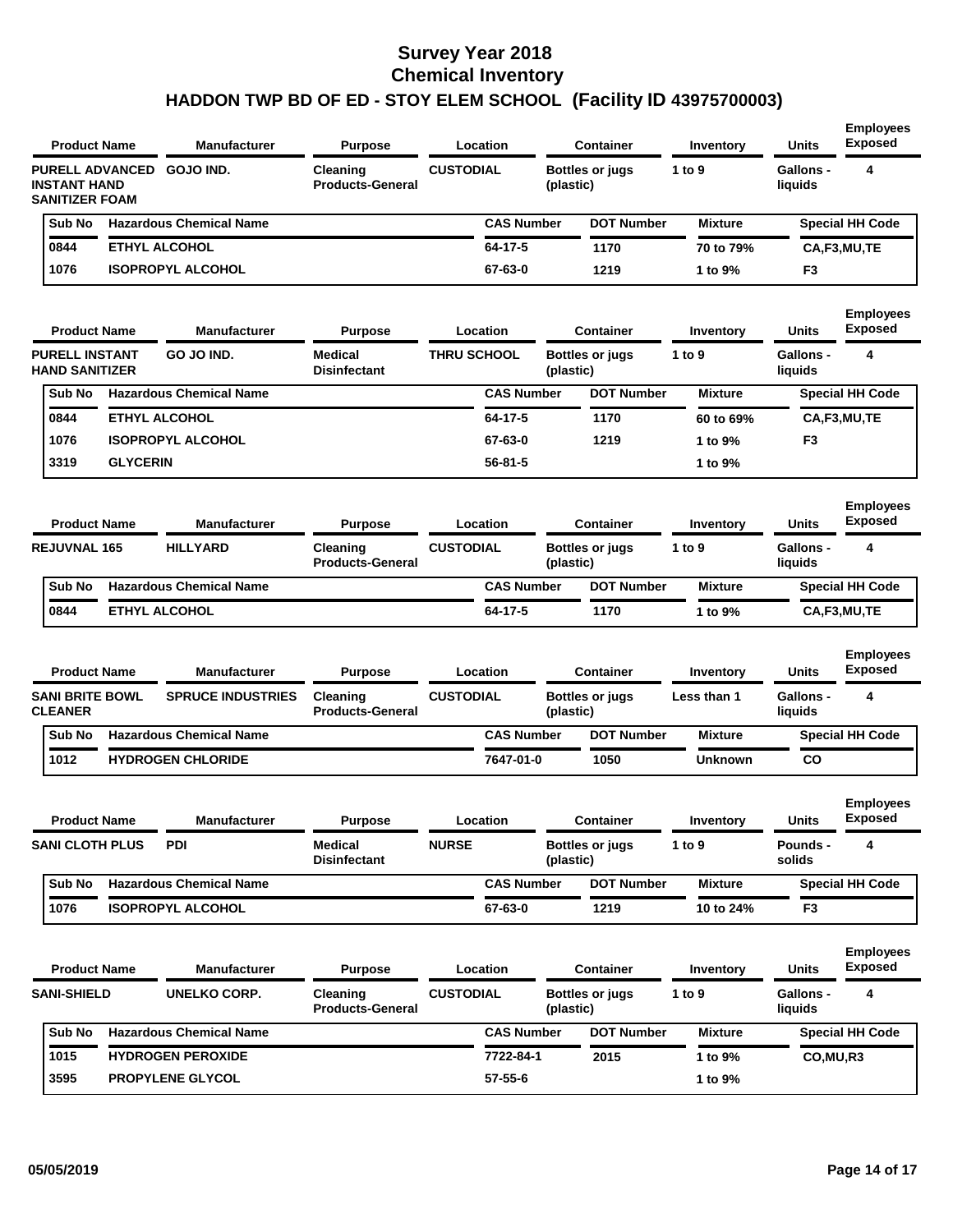#### **Survey Year 2018 Chemical Inventory**

# **HADDON TWP BD OF ED - STOY ELEM SCHOOL (Facility ID 43975700003)**

| <b>Product Name</b>                              |                     | Manufacturer                   | <b>Purpose</b>                        |                  | Location          |           | <b>Container</b>       | Inventory           | <b>Units</b>              | <b>Employees</b><br><b>Exposed</b> |
|--------------------------------------------------|---------------------|--------------------------------|---------------------------------------|------------------|-------------------|-----------|------------------------|---------------------|---------------------------|------------------------------------|
| <b>SHINELINE</b><br><b>EMULSIFIER PLUS</b>       |                     | <b>SPARTAN</b>                 | Cleaning<br><b>Products-General</b>   | <b>CUSTODIAL</b> |                   | (plastic) | <b>Bottles or jugs</b> | 1 to 9              | Gallons -<br>liquids      | 4                                  |
| Sub No                                           |                     | <b>Hazardous Chemical Name</b> |                                       |                  | <b>CAS Number</b> |           | <b>DOT Number</b>      | <b>Mixture</b>      |                           | <b>Special HH Code</b>             |
| 0275                                             |                     | <b>2-BUTOXY ETHANOL</b>        |                                       |                  | 111-76-2          |           | 2369                   | 25 to 49%           | СA                        |                                    |
| 0835                                             | <b>ETHANOLAMINE</b> |                                |                                       |                  | 141-43-5          |           | 2491                   | 10 to 24%           | CO                        |                                    |
| 1706                                             |                     | <b>SODIUM HYDROXIDE</b>        |                                       |                  | 1310-73-2         |           | 1823                   | 1 to 9%             | CO                        |                                    |
|                                                  |                     |                                |                                       |                  |                   |           |                        |                     |                           |                                    |
|                                                  |                     |                                |                                       |                  |                   |           |                        |                     |                           | <b>Employees</b>                   |
| <b>Product Name</b>                              |                     | Manufacturer                   | <b>Purpose</b>                        |                  | Location          |           | <b>Container</b>       | Inventory           | Units                     | <b>Exposed</b>                     |
| <b>SPRAYPAK AIR</b><br><b>FRESHENER</b>          |                     | <b>CHASE PRODUCTS</b>          | Cleaning<br><b>Products-General</b>   | <b>CUSTODIAL</b> |                   | Can       |                        | 10 to 99            | <b>Pounds -</b><br>solids | 4                                  |
| Sub No                                           |                     | <b>Hazardous Chemical Name</b> |                                       |                  | <b>CAS Number</b> |           | <b>DOT Number</b>      | <b>Mixture</b>      |                           | <b>Special HH Code</b>             |
| 1040                                             | <b>ISOBUTANE</b>    |                                |                                       |                  | 75-28-5           |           | 1969                   | <b>Unknown</b>      | F4                        |                                    |
| 1594                                             | <b>PROPANE</b>      |                                |                                       |                  | 74-98-6           |           | 1978                   | <b>Unknown</b>      | F4                        |                                    |
|                                                  |                     |                                |                                       |                  |                   |           |                        |                     |                           |                                    |
|                                                  |                     |                                |                                       |                  |                   |           |                        |                     |                           | <b>Employees</b><br><b>Exposed</b> |
| <b>Product Name</b>                              |                     | Manufacturer                   | <b>Purpose</b>                        |                  | Location          |           | <b>Container</b>       | Inventory           | <b>Units</b>              |                                    |
| <b>SPRAYPAK LEMON</b><br><b>FURNITURE POLISH</b> |                     | <b>CHASE PRODUCTS</b>          | Cleaning<br><b>Products-General</b>   | <b>CUSTODIAL</b> |                   | Can       |                        | 1 to 9              | Pounds -<br>solids        | 4                                  |
| Sub No                                           |                     | <b>Hazardous Chemical Name</b> |                                       |                  | <b>CAS Number</b> |           | <b>DOT Number</b>      | <b>Mixture</b>      |                           | <b>Special HH Code</b>             |
| 0273                                             | <b>BUTANE</b>       |                                |                                       |                  | 106-97-8          |           | 1011                   | <b>Unknown</b>      | F4                        |                                    |
| 1594                                             | <b>PROPANE</b>      |                                |                                       |                  | 74-98-6           |           | 1978                   | <b>Unknown</b>      | F4                        |                                    |
|                                                  |                     |                                |                                       |                  |                   |           |                        |                     |                           |                                    |
| <b>Product Name</b>                              |                     | <b>Manufacturer</b>            | <b>Purpose</b>                        |                  | Location          |           | <b>Container</b>       |                     | <b>Units</b>              | <b>Employees</b><br><b>Exposed</b> |
| <b>STAINLESS STEEL</b>                           |                     | <b>SPARTAN</b>                 |                                       | <b>KITCHEN</b>   |                   | Can       |                        | Inventory<br>1 to 9 | <b>Pounds -</b>           | 4                                  |
| <b>CLEANER POLISH</b>                            |                     |                                | Cleaning<br><b>Products-General</b>   |                  |                   |           |                        |                     | solids                    |                                    |
| Sub No                                           |                     | <b>Hazardous Chemical Name</b> |                                       |                  | <b>CAS Number</b> |           | <b>DOT Number</b>      | <b>Mixture</b>      |                           | <b>Special HH Code</b>             |
| 1040                                             | <b>ISOBUTANE</b>    |                                |                                       |                  | 75-28-5           |           | 1969                   | 1 to 9%             | F4                        |                                    |
| 1076                                             |                     | <b>ISOPROPYL ALCOHOL</b>       |                                       |                  | 67-63-0           |           | 1219                   | 1 to 9%             | F <sub>3</sub>            |                                    |
| 1594                                             | <b>PROPANE</b>      |                                |                                       |                  | 74-98-6           |           | 1978                   | 10 to 24%           | F <sub>4</sub>            |                                    |
| 1736                                             |                     | <b>STODDARD SOLVENT</b>        |                                       |                  | 8052-41-3         |           | 1268                   | 10 to 24%           |                           |                                    |
|                                                  |                     |                                |                                       |                  |                   |           |                        |                     |                           |                                    |
|                                                  |                     | <b>Manufacturer</b>            |                                       |                  |                   |           |                        |                     |                           | <b>Employees</b><br><b>Exposed</b> |
| <b>Product Name</b>                              |                     |                                | <b>Purpose</b>                        |                  | Location          |           | <b>Container</b>       | Inventory           | Units                     |                                    |
| SUPER SANI CLOTH PDI                             |                     |                                | <b>Medical</b><br><b>Disinfectant</b> | <b>NURSE</b>     |                   | (plastic) | <b>Bottles or jugs</b> | 1 to $9$            | Pounds -<br>solids        | 4                                  |
| Sub No                                           |                     | <b>Hazardous Chemical Name</b> |                                       |                  | <b>CAS Number</b> |           | <b>DOT Number</b>      | <b>Mixture</b>      |                           | <b>Special HH Code</b>             |
| 1076                                             |                     | <b>ISOPROPYL ALCOHOL</b>       |                                       |                  | 67-63-0           |           | 1219                   | 50 to 59%           | F <sub>3</sub>            |                                    |
|                                                  |                     |                                |                                       |                  |                   |           |                        |                     |                           |                                    |
| <b>Product Name</b>                              |                     | <b>Manufacturer</b>            | <b>Purpose</b>                        |                  | Location          |           | <b>Container</b>       | Inventory           | Units                     | <b>Employees</b><br><b>Exposed</b> |
| <b>SUPER SORB</b>                                |                     | <b>FRESH PRODUCTS</b>          | Cleaning                              | <b>MAINT.</b>    |                   | Can       |                        | 1 to $9$            | Pounds -                  | 4                                  |
|                                                  |                     |                                | <b>Products-General</b>               |                  |                   |           |                        |                     | solids                    |                                    |
| Sub No                                           |                     | <b>Hazardous Chemical Name</b> |                                       |                  | <b>CAS Number</b> |           | <b>DOT Number</b>      | <b>Mixture</b>      |                           | <b>Special HH Code</b>             |
| 1076                                             |                     | <b>ISOPROPYL ALCOHOL</b>       |                                       |                  | 67-63-0           |           | 1219                   | <b>Unknown</b>      | F <sub>3</sub>            |                                    |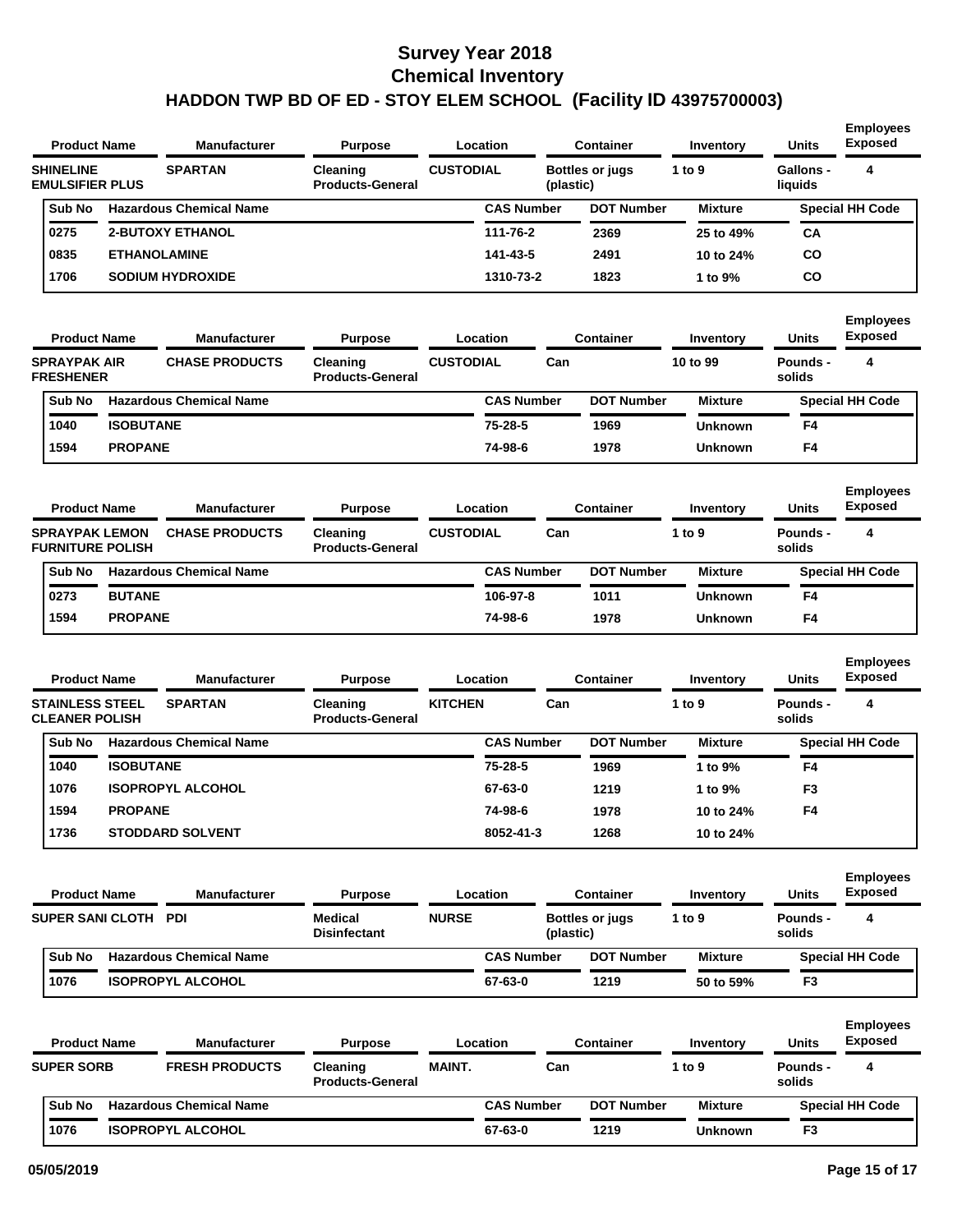| <b>Product Name</b>                                              | <b>Manufacturer</b>            | <b>Purpose</b>                             |                  | Location          |           | <b>Container</b>       | Inventory      | <b>Units</b>         | <b>Employees</b><br><b>Exposed</b> |
|------------------------------------------------------------------|--------------------------------|--------------------------------------------|------------------|-------------------|-----------|------------------------|----------------|----------------------|------------------------------------|
| <b>TILEX MILDEW</b><br><b>REMOVER</b>                            | <b>CLOROX CO.</b>              | <b>Cleaning</b><br><b>Products-General</b> | <b>CUSTODIAL</b> |                   | (plastic) | <b>Bottles or jugs</b> | Less than 1    | Gallons -<br>liquids | 4                                  |
| Sub No                                                           | <b>Hazardous Chemical Name</b> |                                            |                  | <b>CAS Number</b> |           | <b>DOT Number</b>      | <b>Mixture</b> |                      | <b>Special HH Code</b>             |
| 1706                                                             | <b>SODIUM HYDROXIDE</b>        |                                            |                  | 1310-73-2         |           | 1823                   | 1 to 9%        | CO                   |                                    |
| 1707                                                             | <b>SODIUM HYPOCHLORITE</b>     |                                            |                  | 7681-52-9         |           | 1791                   | 1 to 9%        | <b>CO</b>            |                                    |
| <b>Product Name</b>                                              | <b>Manufacturer</b>            | <b>Purpose</b>                             |                  | Location          |           | Container              | Inventory      | <b>Units</b>         | <b>Employees</b><br><b>Exposed</b> |
| <b>VICTOR POISON</b><br><b>FREE WASP</b><br><b>HORNET KILLER</b> | <b>WOODSTREAM</b>              | Pesticide/Insectic<br>ide                  | <b>MAINT.</b>    |                   | Can       |                        | 1 to $9$       | Pounds -<br>solids   | 4                                  |
| Sub No                                                           | <b>Hazardous Chemical Name</b> |                                            |                  | <b>CAS Number</b> |           | <b>DOT Number</b>      | <b>Mixture</b> |                      | <b>Special HH Code</b>             |
| 0343                                                             | <b>CARBON DIOXIDE</b>          |                                            |                  | 124-38-9          |           | 1013                   | Unknown        |                      |                                    |

|        |                       | <b>Manufacturer</b>                       | <b>Purpose</b>                                                                                                                                                                                |                                       |                   | <b>Container</b> | Inventory      | <b>Units</b>         | <b>Employees</b><br><b>Exposed</b> |
|--------|-----------------------|-------------------------------------------|-----------------------------------------------------------------------------------------------------------------------------------------------------------------------------------------------|---------------------------------------|-------------------|------------------|----------------|----------------------|------------------------------------|
|        |                       | <b>ASSORTED</b>                           | Paint (Spray, Oil<br><b>Based, Latex</b><br>Based)                                                                                                                                            | <b>MAINT.</b>                         |                   |                  | 1 to 9         | Gallons -<br>liquids | 4                                  |
| Sub No |                       |                                           |                                                                                                                                                                                               |                                       | <b>CAS Number</b> |                  | <b>Mixture</b> |                      | <b>Special HH Code</b>             |
| 0342   |                       |                                           |                                                                                                                                                                                               |                                       | 1333-86-4         | 1361             | Unknown        | <b>CA</b>            |                                    |
|        |                       |                                           |                                                                                                                                                                                               |                                       | 84-74-2           | 3082             | <b>Unknown</b> | <b>TE</b>            |                                    |
| 0878   |                       |                                           |                                                                                                                                                                                               |                                       | $107 - 21 - 1$    | 3082             | <b>Unknown</b> |                      |                                    |
| 1657   |                       |                                           |                                                                                                                                                                                               |                                       | 14464-46-1        |                  | <b>Unknown</b> | <b>CA</b>            |                                    |
| 1659   | <b>MICA</b>           |                                           |                                                                                                                                                                                               |                                       | 12001-26-2        |                  | <b>Unknown</b> |                      |                                    |
| 1773   |                       |                                           |                                                                                                                                                                                               |                                       | 14807-96-6        |                  | <b>Unknown</b> |                      |                                    |
| 1861   |                       |                                           |                                                                                                                                                                                               |                                       | 13463-67-7        |                  | <b>Unknown</b> |                      |                                    |
| 2037   |                       |                                           |                                                                                                                                                                                               |                                       | 1314-13-2         | 3077             | <b>Unknown</b> |                      |                                    |
|        | <b>PAINTS</b><br>0773 | <b>Product Name</b><br><b>WATER BASED</b> | <b>Hazardous Chemical Name</b><br><b>CARBON BLACK</b><br><b>DI-n-BUTYL PHTHALATE</b><br><b>ETHYLENE GLYCOL</b><br><b>SILICA, CRISTOBALITE</b><br><b>TITANIUM DIOXIDE</b><br><b>ZINC OXIDE</b> | TALC (NOT CONTAINING ASBESTOS FIBERS) |                   | Location         | Can            | <b>DOT Number</b>    |                                    |

| <b>Product Name</b> | <b>Manufacturer</b>            | <b>Purpose</b> |               | Location          | <b>Container</b>  | Inventory      | <b>Units</b>       | <b>Employees</b><br><b>Exposed</b> |  |
|---------------------|--------------------------------|----------------|---------------|-------------------|-------------------|----------------|--------------------|------------------------------------|--|
| WD-40 AEROSOL       | <b>WD 40 CO.</b>               | Lubricant      | <b>MAINT.</b> | Can               |                   | Less than 1    | Pounds -<br>solids | 4                                  |  |
| Sub No              | <b>Hazardous Chemical Name</b> |                |               | <b>CAS Number</b> | <b>DOT Number</b> | <b>Mixture</b> |                    | <b>Special HH Code</b>             |  |
| 0343                | <b>CARBON DIOXIDE</b>          |                |               | 124-38-9          | 1013              | 1 to 9%        |                    |                                    |  |
| 1736                | <b>STODDARD SOLVENT</b>        |                |               | 8052-41-3         | 1268              | 50 to 59%      |                    |                                    |  |

| <b>Product Name</b>                                     | <b>Manufacturer</b>            | <b>Purpose</b>                             | Location         |                   | Container              | Inventory      | <b>Units</b>       | <b>Employees</b><br><b>Exposed</b> |
|---------------------------------------------------------|--------------------------------|--------------------------------------------|------------------|-------------------|------------------------|----------------|--------------------|------------------------------------|
| <b>WET ONES</b><br><b>ANTIBACTERIAL</b><br><b>WIPES</b> | <b>PLAYTEX MFG.</b>            | <b>Cleaning</b><br><b>Products-General</b> | <b>CUSTODIAL</b> | (plastic)         | <b>Bottles or jugs</b> | 1 to $9$       | Pounds -<br>solids | 4                                  |
| <b>Sub No</b>                                           | <b>Hazardous Chemical Name</b> |                                            |                  | <b>CAS Number</b> | <b>DOT Number</b>      | <b>Mixture</b> |                    | <b>Special HH Code</b>             |
| 0844                                                    | <b>ETHYL ALCOHOL</b>           |                                            |                  | 64-17-5           | 1170                   | 10 to 24%      |                    | CA,F3,MU,TE                        |